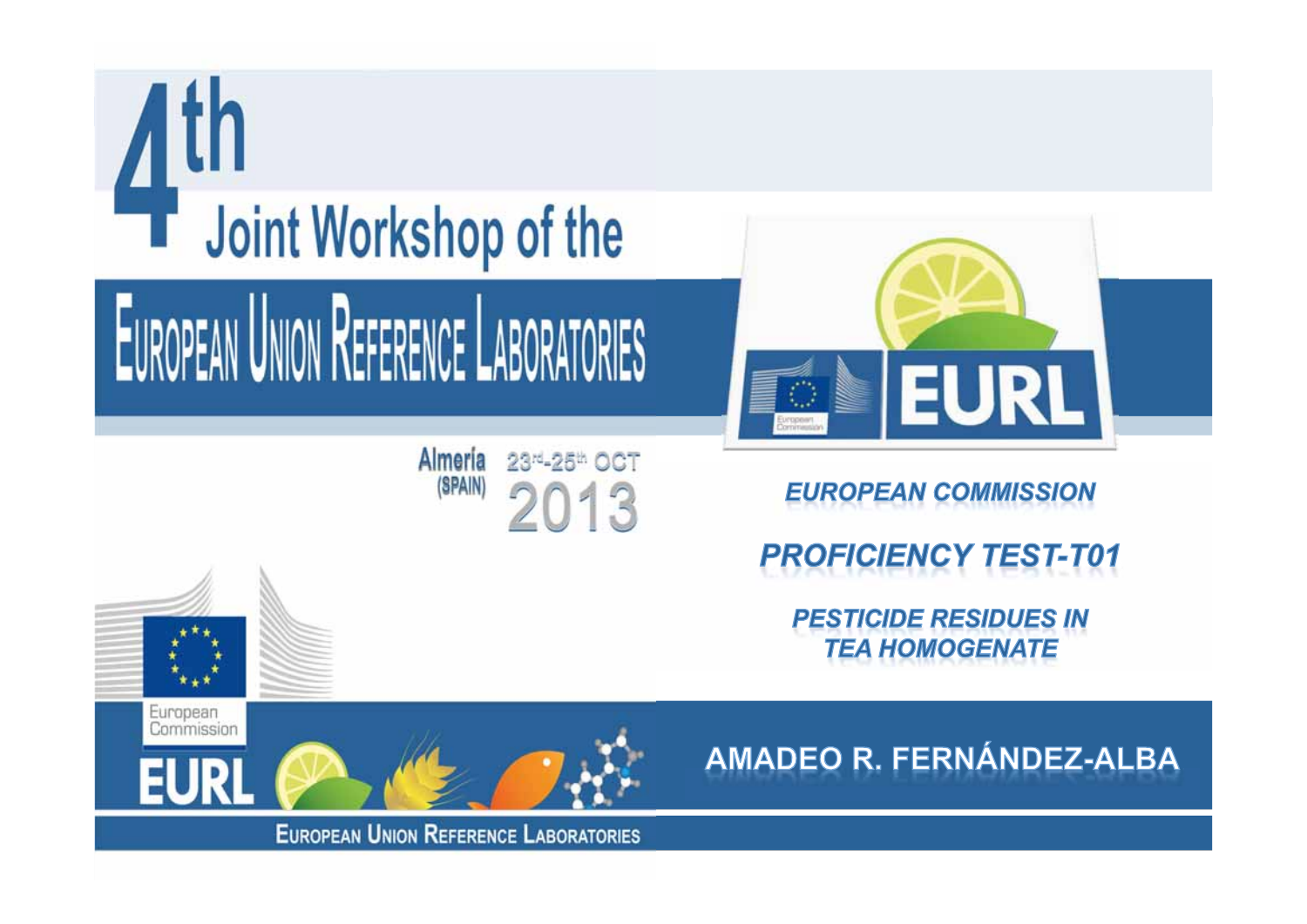**EURL-FV** 

# **Calendar**

| <b>ACTIVITY</b>                                                          | <b>DATE</b>      |
|--------------------------------------------------------------------------|------------------|
| Sending Application Form to laboratories                                 | 9th May 2013     |
| Sending calendar and pesticides target list to participant laboratories. | 14th May 2013    |
| Deadline for receiving Application Form from laboratories.               | 17th May 2013    |
| Sample distribution.                                                     | 10th June 2013   |
| Deadline for receiving results                                           | 28th June 2013   |
| Preliminary Report: only results, no statistical treatment.              | <b>July 2013</b> |
| <b>Final Report</b>                                                      | October 2013     |
|                                                                          |                  |

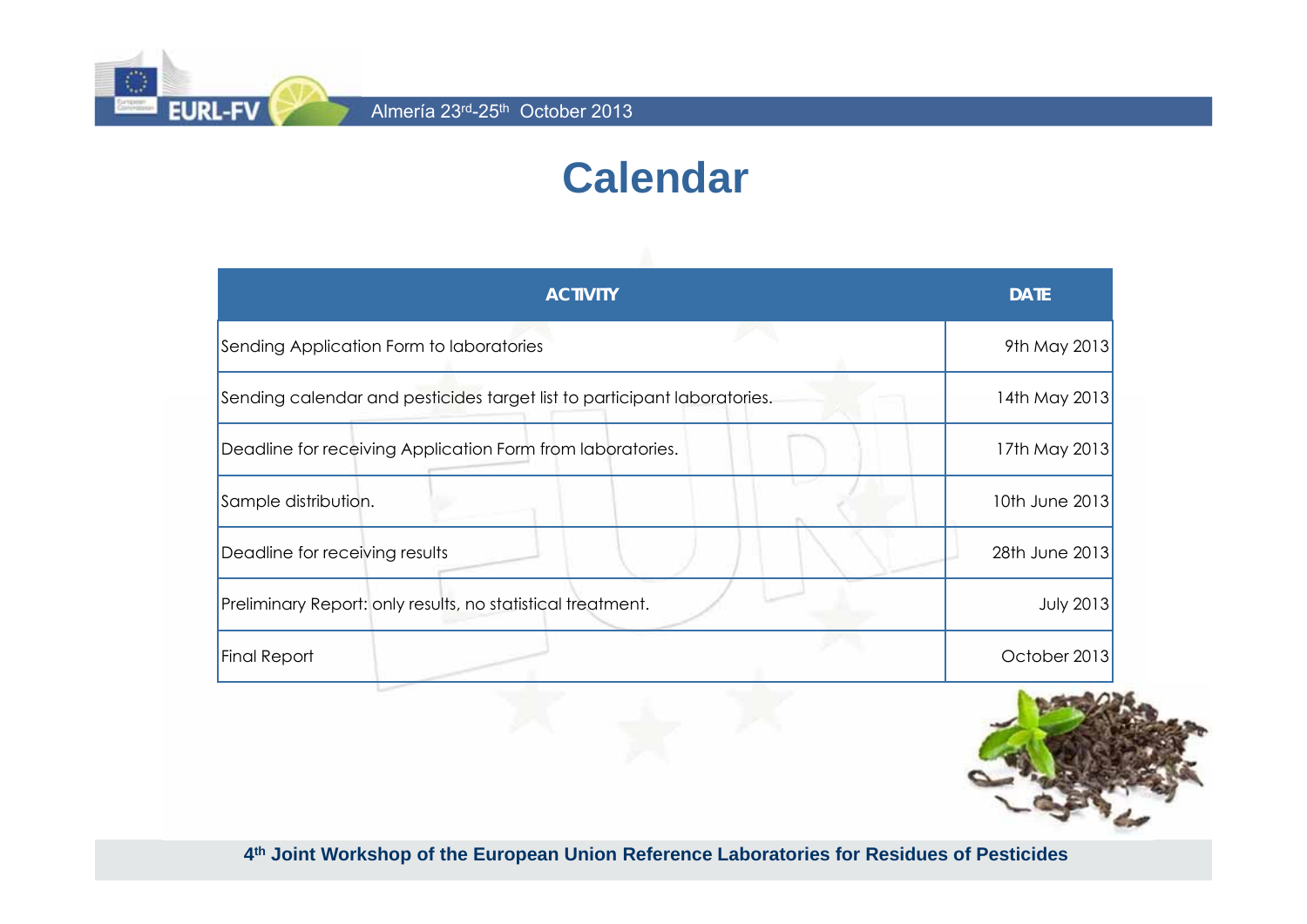

## **Participants**

### EU and EFTA countries

|                | <b>Austria</b>        |  |
|----------------|-----------------------|--|
| 4              | <b>Belgium</b>        |  |
|                | <b>Denmark</b>        |  |
|                | <b>Finland</b>        |  |
| 3              | <b>France</b>         |  |
| 8              | Germany               |  |
| $\overline{2}$ | Hungary               |  |
|                | <b>Ireland</b>        |  |
| 8              | <b>Italy</b>          |  |
|                | Norway*               |  |
|                | <b>Poland</b>         |  |
|                | Romania               |  |
|                | Slovakia              |  |
| 8              | <b>Spain</b>          |  |
|                | <b>Sweden</b>         |  |
| $\overline{2}$ | Switzerland*          |  |
| $\overline{2}$ | <b>The Netherland</b> |  |
|                | *EFTA countries       |  |

### Non EU and EFTA countries



52 laboratories in total (16 of them NRLs)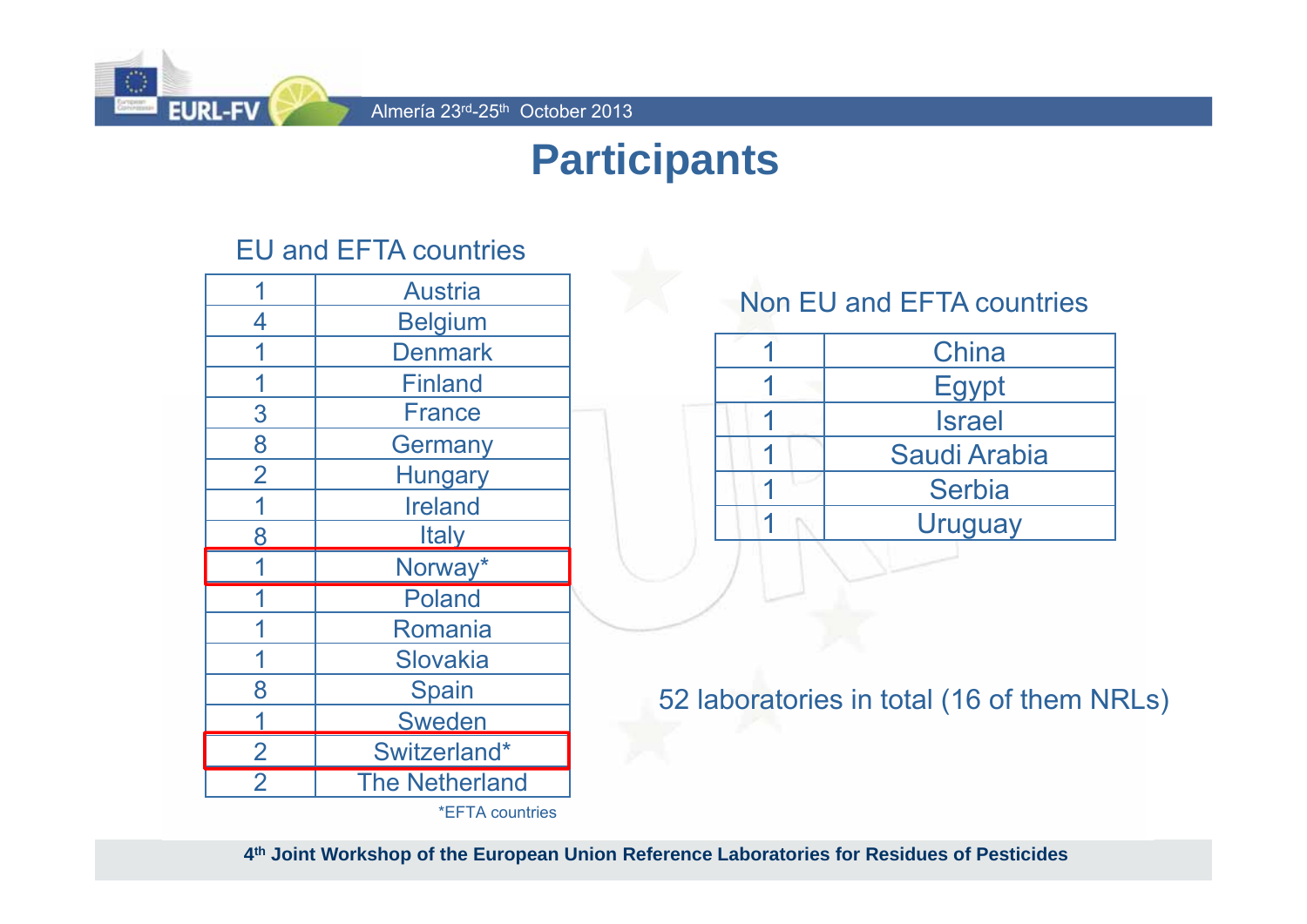

# **Incurred Compounds**

### **20 LCa- and GCb- amenable pesticides**

15 pesticides evaluated

**Acetamiprid** Buprofezin Carbendazim**Chlorpyrifos Cypermethrin** DifenoconazoleEndosulfan beta**Ethofenprox Fenpropathrin** Imidacloprid Lambda cyhalothrin Methomyl Parathion ethyl Pyridaben Tebuconazole

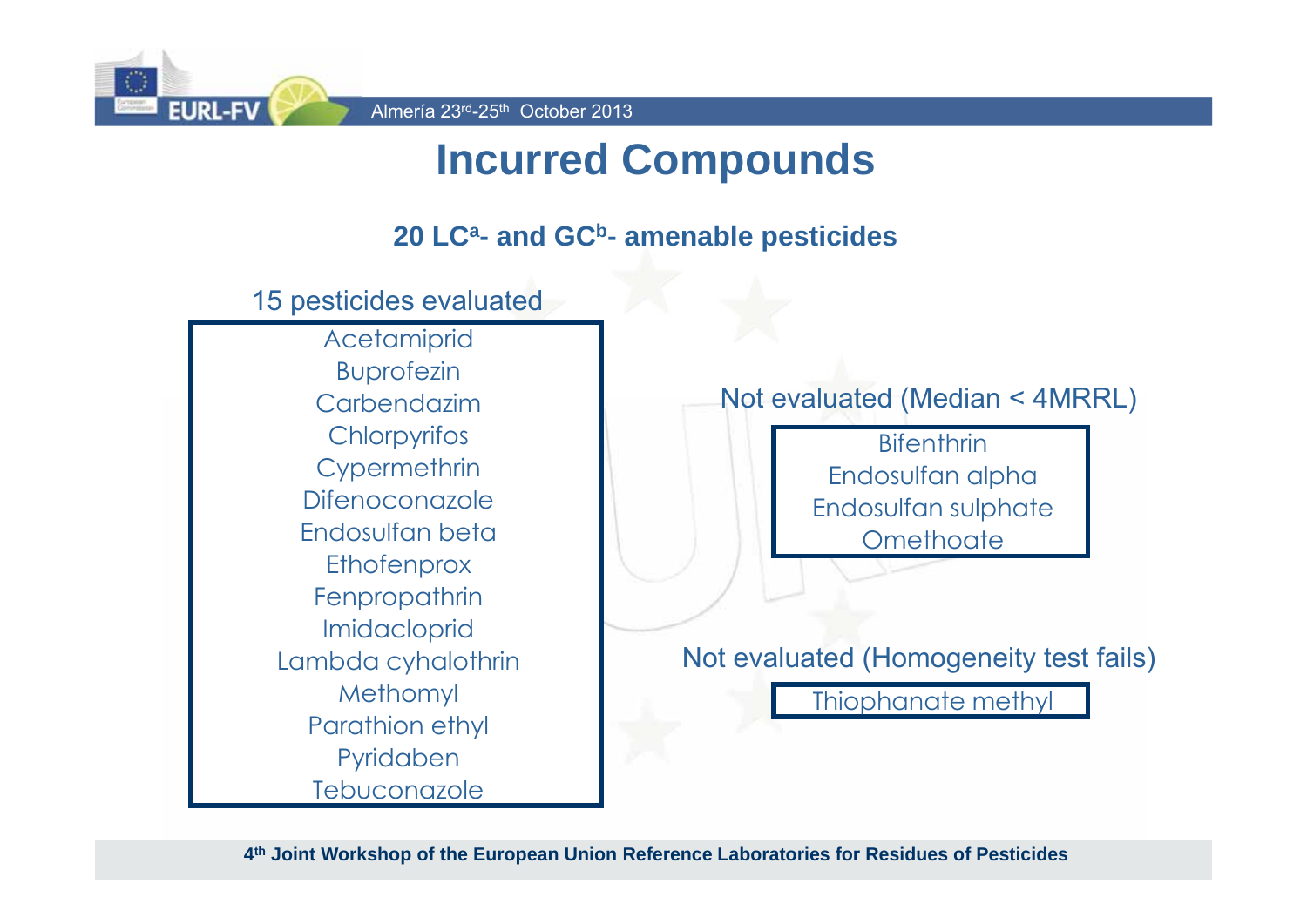

Almería 23<sup>rd</sup>-25<sup>th</sup> October 2013

## **Preparation of the test item**

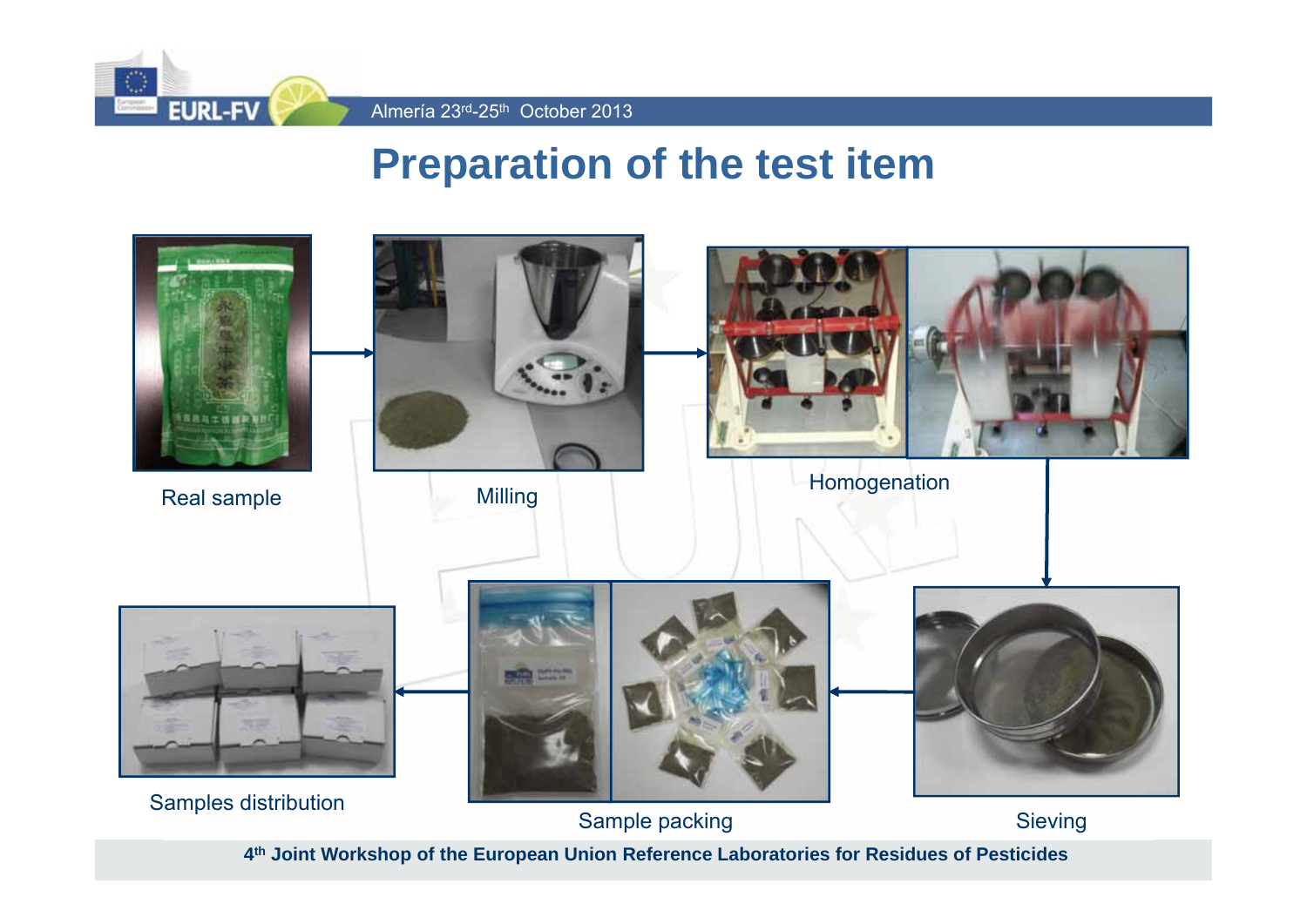Almería 23<sup>rd</sup>-25<sup>th</sup> October 2013

**EURL-FV** 

# **Homogeneity**

| <b>Pesticides</b>     | Homogeneity median<br>concentration<br>(mg/kg) | <b>Assigned value</b><br>(mg/kg) |
|-----------------------|------------------------------------------------|----------------------------------|
| Acetamiprid           | 0.148                                          | 0.108                            |
| <b>Buprofezin</b>     | 0.213                                          | 0.180                            |
| Carbendazim           | 0.271                                          | 0.250                            |
| Chlorpyrifos          | 0.466                                          | 0.364                            |
| Cypermethrin          | 0.145                                          | 0.112                            |
| <b>Difenoconazole</b> | 0.380                                          | 0.367                            |
| Endosulfan beta       | 0.096                                          | 0.081                            |
| Ethofenprox           | 0.234                                          | 0.170                            |
| Fenpropathrin         | 0.258                                          | 0.188                            |
| Imidacloprid          | 0.108                                          | 0.081                            |
| Lambda cyhalothrin    | 0.175                                          | 0.141                            |
| Methomyl              | 0.113                                          | 0.089                            |
| Parathion ethyl       | 0.436                                          | 0.372                            |
| Pyridaben             | 0.338                                          | 0.268                            |
| Tebuconazole          | 0.423                                          | 0.338                            |
| Thiophanate methyl*   | 0.259                                          | 0.190                            |

\*Homogeneity test fails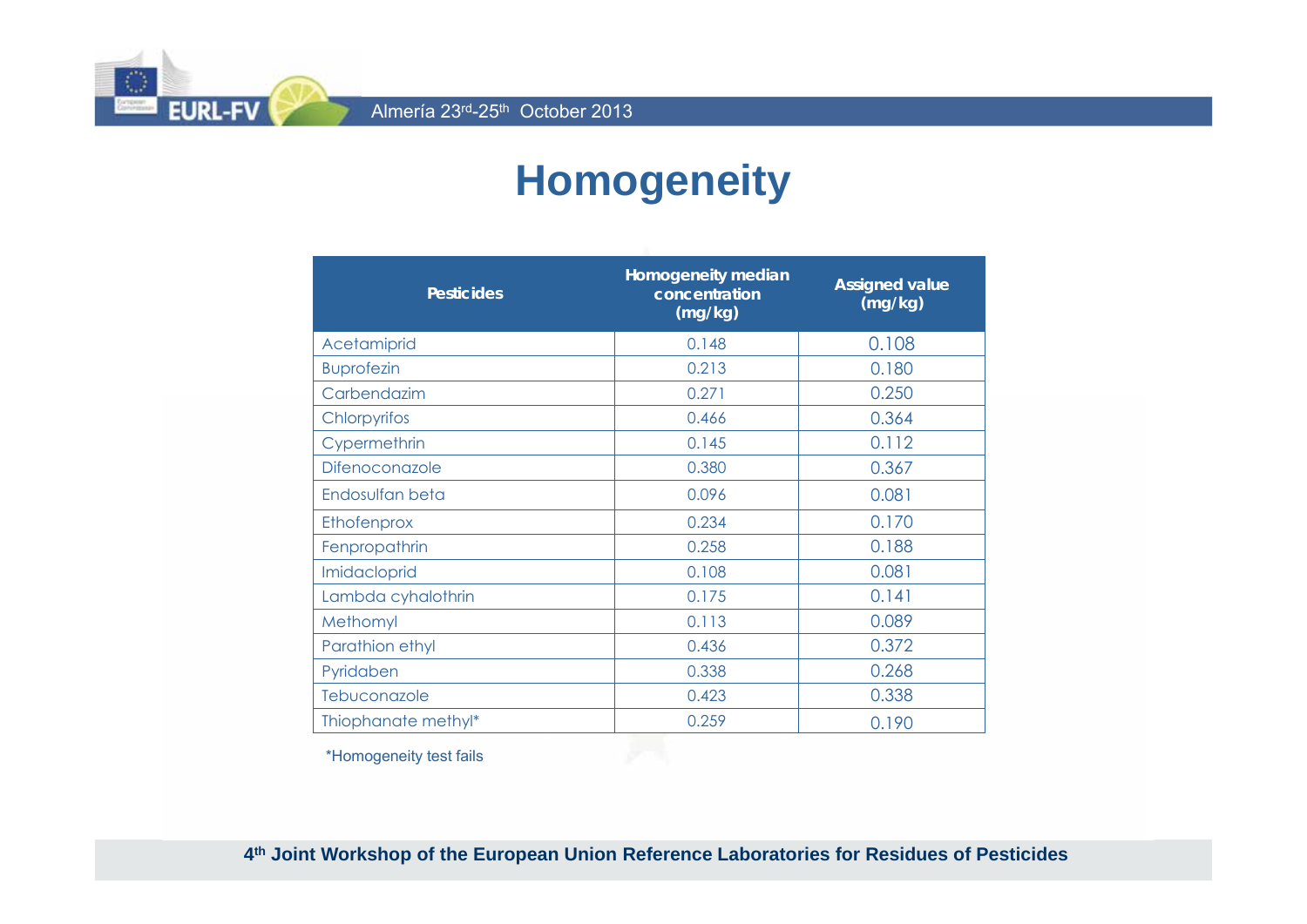

# **Results**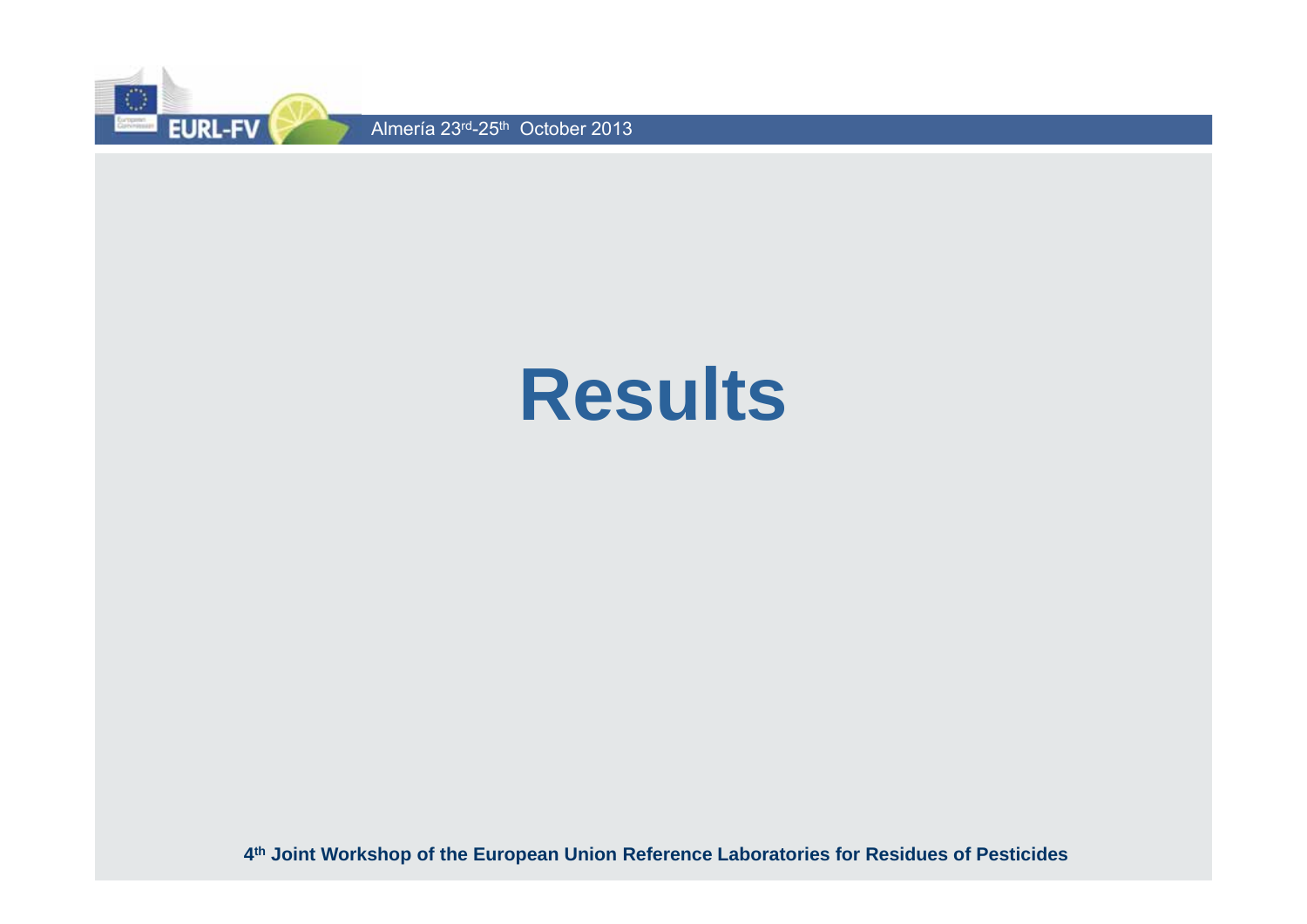

Almería 23rd-25th October 2013

# **Sumary of reported results**

| <b>Pesticides</b>    | No. of<br><b>Reported</b><br><b>Results</b> | No. of False<br><b>Negative</b><br><b>Results</b> | No. of Not<br>Analysed<br><b>Results</b> | Percentage of<br><b>Reported Results</b><br>(out of $46$ )* |
|----------------------|---------------------------------------------|---------------------------------------------------|------------------------------------------|-------------------------------------------------------------|
| Acetamiprid          | 36                                          | 4                                                 | 6                                        | 78                                                          |
| Bifenthrin*          | 19                                          | 22                                                | 5                                        | 41                                                          |
| <b>Buprofezin</b>    | 41                                          | 3                                                 | $\overline{2}$                           | 89                                                          |
| Carbendazim          | 42                                          | 0                                                 | 4                                        | 91                                                          |
| Chlorpyrifos         | 43                                          |                                                   | $\overline{2}$                           | 93                                                          |
| Cypermethrin         | 31                                          | 6                                                 | 9                                        | 67                                                          |
| Difenoconazole       | 40                                          |                                                   | 5                                        | 87                                                          |
| Endosulfan alpha*    | 36                                          | 5                                                 | 5                                        | 78                                                          |
| Endosulfan beta      | 38                                          | 3                                                 | 5                                        | 83                                                          |
| Endosulfan sulfate*  | 39                                          | $\overline{2}$                                    | 5                                        | 85                                                          |
| Ethofenprox          | 36                                          | $\overline{2}$                                    | 8                                        | 78                                                          |
| Fenpropathrin        | 40                                          |                                                   | 5                                        | 87                                                          |
| Imidacloprid         | 33                                          | 7                                                 | 6                                        | 72                                                          |
| Lambda cyhalothrin   | 44                                          | $\overline{O}$                                    | $\overline{2}$                           | 96                                                          |
| <b>Methomyl</b>      | 29                                          | 9                                                 | 8                                        | 63                                                          |
| Omethoate*           | 20                                          | 19                                                | 7                                        | 43                                                          |
| Parathion ethyl      | 40                                          | $\overline{2}$                                    | 4                                        | 87                                                          |
| Pyridaben            | 44                                          |                                                   |                                          | 96                                                          |
| Tebuconazole         | 42                                          |                                                   | 3                                        | 91                                                          |
| Thiophanate methyl** | 35                                          | $\overline{2}$                                    | 9                                        | 76                                                          |

\*Median < 4 MRRL

\*\*Homogeneity test fails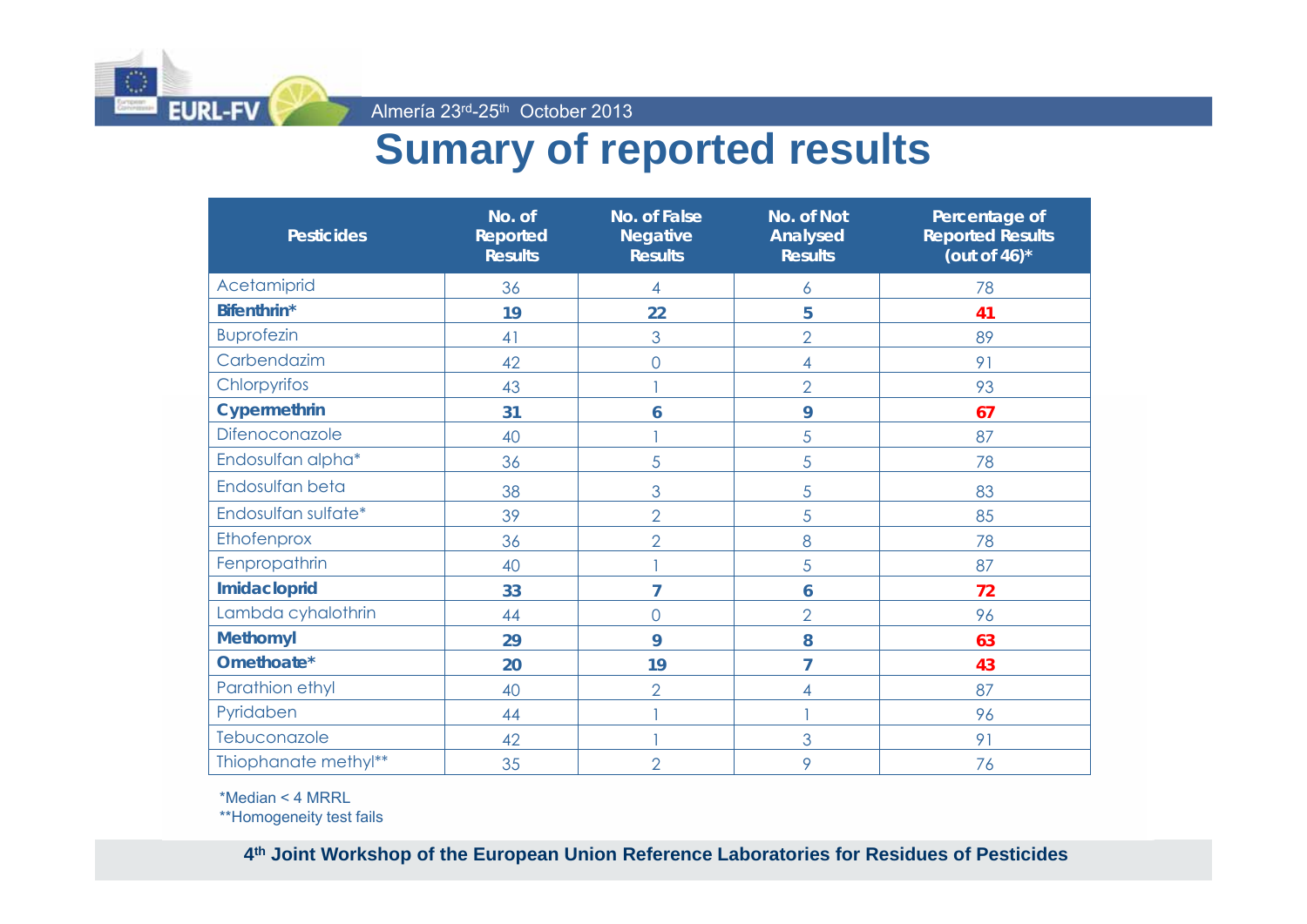

## **False positives**

| Laboratory<br>Code | <b>Pesticide</b>   | Concentration<br><b>Determination</b><br><b>Technique</b><br>(mg/kg) |                             | <b>RL</b><br>(mg/Kg) | <b>MRRL</b><br>(mg/Kg) | <b>Extraction method used</b>                      |
|--------------------|--------------------|----------------------------------------------------------------------|-----------------------------|----------------------|------------------------|----------------------------------------------------|
| Lab007             | Orthophenylphenol  | 0.020                                                                | LC-MS/MS (QQQ)              | 0.01                 | 0.02                   | <b>QUECHERS</b>                                    |
| Lab009             | Penconazole        | 0.071                                                                | $LC-MS/MS$ (QQQ)            | 0.01                 | 0.02                   | <b>Modified QuEChERS with</b><br>CaCl <sub>2</sub> |
| Lab011             | Amitraz            | 0.126                                                                | $LC$ -MS/MS (QQQ)           | 0.02                 | 0.02                   | <b>Modified QuEChERS with</b><br>CaCl <sub>2</sub> |
| Lab012             | Methidathion       | 0.041                                                                | GC-MS/MS (QQQ)              | 0.01                 | 0.02                   | L-L extraction                                     |
| Lab013             | Carbaryl           | 0.042                                                                | Other                       | 0.02                 | 0.02                   | <b>Modified QuEChERS with</b><br>CaCl <sub>2</sub> |
| Lab034             | Folpet             | 0.056                                                                | GC-MS/MS (QQQ), FPD,<br>ECD | 0.02                 | 0.02                   | miniLuke                                           |
| Lab035             | Ethoprophos        | 0.155                                                                | LC and GC MS/MS<br>(QQQ)    | 0.01                 | 0.02                   | <b>QUECHERS</b>                                    |
| $L$ ab043          | <b>Ethoprophos</b> | 0.177                                                                | $LC-MS/MS$ (QQQ)            | 0.01                 | 0.02                   | <b>QUECHERS</b>                                    |
| Lab043             | Triazophos         | 0.196                                                                | $LC-MS/MS$ (QQQ)            | 0.01                 | 0.02                   | <b>QUECHERS</b>                                    |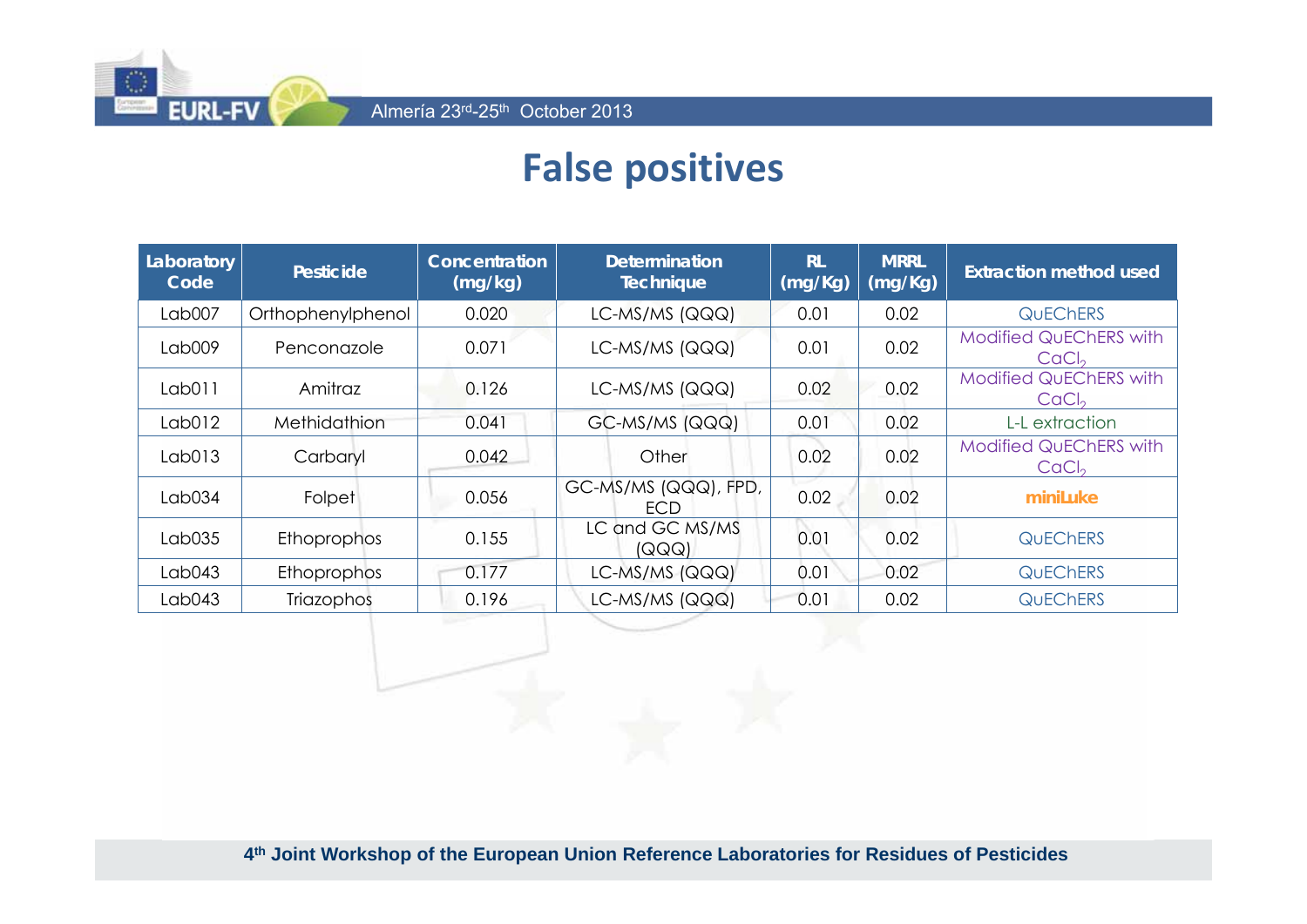

Almería 23<sup>rd</sup>-25<sup>th</sup> October 2013

### **False negatives**

| Laboratory Code | Acetamiprid | Buprofezin | Chlorpyrifos | mixtures of constituent<br>isomers (sum of isomers))<br>(cypermethrin incl. other<br>Cypermethrin | Difenoconazole | Endosulfan beta | Etofenprox | Fenpropathrin | Imidacloprid | Methomyl  | Parathion-ethyl | Pyridaben | Tebuconazole | Thiophanate-<br>methyl |                                  |              |
|-----------------|-------------|------------|--------------|---------------------------------------------------------------------------------------------------|----------------|-----------------|------------|---------------|--------------|-----------|-----------------|-----------|--------------|------------------------|----------------------------------|--------------|
| Lab003          |             |            |              |                                                                                                   |                |                 |            |               | <b>ND</b>    | <b>ND</b> |                 |           |              |                        | QUEChERS                         |              |
| Lab006          | <b>ND</b>   |            |              |                                                                                                   |                |                 |            |               |              |           |                 |           |              |                        | CaCl <sub>2</sub><br><b>EtAc</b> |              |
| Lab007          |             |            |              | <b>ND</b>                                                                                         |                |                 |            |               |              | <b>ND</b> |                 |           |              | <b>ND</b>              | MiniLuke                         |              |
| Lab010          |             | <b>ND</b>  |              |                                                                                                   |                |                 |            |               |              |           |                 |           |              |                        | MeOH                             |              |
| Lab011          |             |            |              |                                                                                                   |                |                 |            |               | <b>ND</b>    | <b>ND</b> |                 |           |              |                        | Other                            |              |
| Lab013          |             |            | <b>ND</b>    |                                                                                                   |                |                 |            |               |              |           |                 |           |              |                        |                                  |              |
| Lab016          |             |            |              | <b>ND</b>                                                                                         |                | <b>ND</b>       |            |               | <b>ND</b>    | <b>ND</b> |                 | مستنباتها |              |                        |                                  |              |
| Lab018          |             |            |              | <b>ND</b>                                                                                         |                |                 |            |               |              |           |                 |           |              |                        |                                  |              |
| Lab020          |             |            |              |                                                                                                   |                |                 |            |               | <b>ND</b>    |           |                 |           |              |                        |                                  |              |
| Lab022          |             |            |              |                                                                                                   |                |                 |            |               |              |           | <b>ND</b>       | <b>ND</b> | <b>ND</b>    |                        | False negatives (%) over         |              |
| Lab025          |             |            |              | <b>ND</b>                                                                                         |                |                 |            |               |              | <b>ND</b> |                 |           |              |                        | the total number of              |              |
| Lab026          |             |            |              |                                                                                                   |                |                 |            |               |              | <b>ND</b> |                 |           |              |                        | results per extraction           |              |
| Lab027          | <b>ND</b>   |            |              |                                                                                                   |                |                 |            |               | <b>ND</b>    | <b>ND</b> | <b>ND</b>       |           |              |                        | method                           |              |
| Lab033          |             | <b>ND</b>  |              |                                                                                                   |                |                 |            |               |              |           |                 |           |              |                        |                                  |              |
| Lab034          |             | <b>ND</b>  |              |                                                                                                   |                |                 |            | <b>ND</b>     |              |           |                 |           |              |                        | <b>QuEChERS:</b>                 | 6.9%         |
| Lab035          |             |            |              |                                                                                                   |                |                 | <b>ND</b>  |               |              |           |                 |           |              |                        | $CaCl2$ :                        | 6.3%         |
| Lab039          |             |            |              | <b>ND</b>                                                                                         |                |                 |            |               |              |           |                 |           |              |                        | Ethyl Acetate method:            | 2.3%         |
| $L$ ab043       |             |            |              | <b>ND</b>                                                                                         |                | <b>ND</b>       | <b>ND</b>  |               |              |           |                 |           |              |                        | MeOH extraction:                 | 6.7%         |
| $L$ ab047       |             |            |              |                                                                                                   |                | <b>ND</b>       |            |               |              |           |                 |           |              |                        | miniLuke:<br>Other methods:      | 6.1%<br>2.2% |
| Lab050          |             |            |              |                                                                                                   |                |                 |            |               |              |           |                 |           |              | <b>ND</b>              |                                  |              |
| Lab051          | <b>ND</b>   |            |              |                                                                                                   |                |                 |            |               | <b>ND</b>    | <b>ND</b> |                 |           |              |                        |                                  |              |
| Lab054          | <b>ND</b>   |            |              |                                                                                                   | <b>ND</b>      |                 |            |               | <b>ND</b>    | <b>ND</b> |                 |           |              |                        |                                  |              |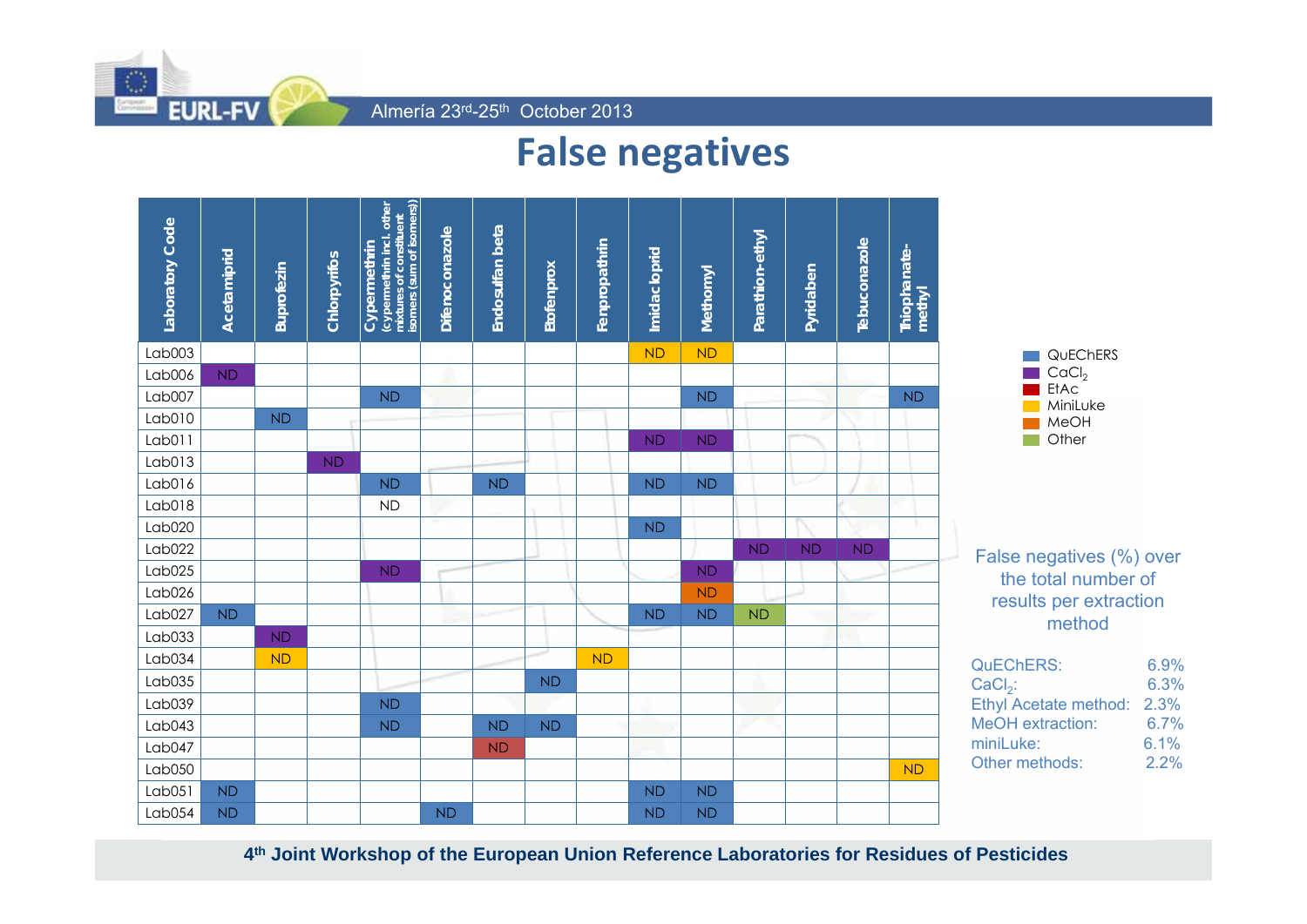

Almería 23<sup>rd</sup>-25<sup>th</sup> October 2013

**Tea** matrix compounds. QuEChERs\_CaCl2 extraction method. Dilution:5 **LC-TOF-MS** Absolute height ≥ 10000 counts

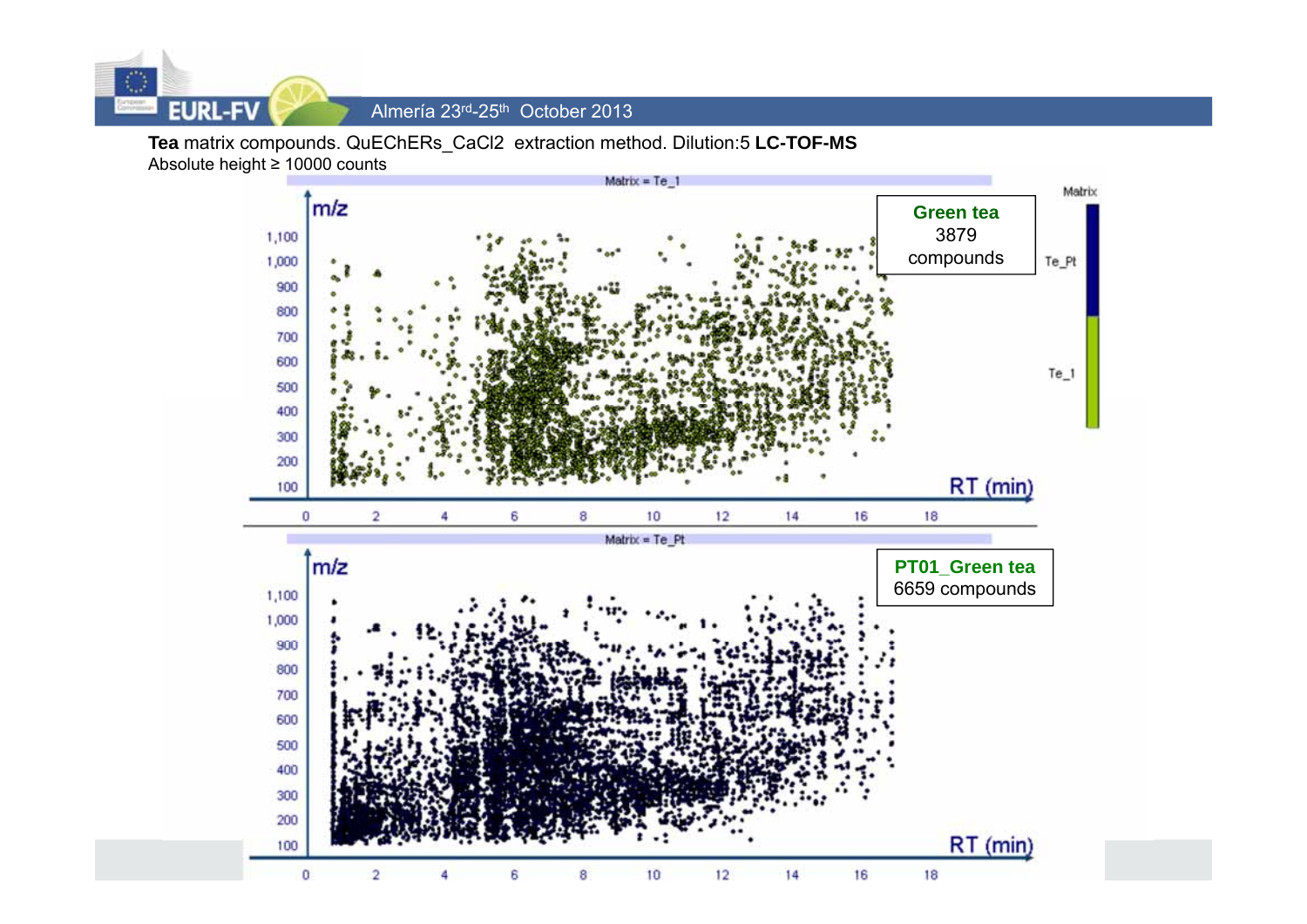

### **Median values, uncertainty and %RSDs for all pesticides present in the test item**

| <b>Pesticides</b>  | <b>MRRL</b><br>(mg/Kg) | <b>Median</b><br>(mg/Kg) | $\mathsf{u}$<br>(mg/kg) | <b>FFP RSD</b><br>$(\%)$ | <b>Qn RSD</b><br>$(\%)$ |
|--------------------|------------------------|--------------------------|-------------------------|--------------------------|-------------------------|
| Acetamiprid        | 0.02                   | 0.108                    | 0.007                   | 25                       | 31                      |
| <b>Buprofezin</b>  | 0.02                   | 0.180                    | 0.014                   | 25                       | 39                      |
| Carbendazim        | 0.02                   | 0.250                    | 0.021                   | 25                       | 44                      |
| Chlorpyrifos       | 0.02                   | 0.364                    | 0.021                   | 25                       | 35                      |
| Cypermethrin       | 0.02                   | 0.112                    | 0.011                   | 25                       | 44                      |
| Difenoconazole     | 0.02                   | 0.367                    | 0.018                   | 25                       | 25                      |
| Endosulfan beta    | 0.02                   | 0.081                    | 0.007                   | 25                       | 44                      |
| Ethofenprox        | 0.01                   | 0.170                    | 0.012                   | 25                       | 34                      |
| Fenpropathrin      | 0.02                   | 0.188                    | 0.008                   | 25                       | 22                      |
| Imidacloprid       | 0.02                   | 0.081                    | 0.006                   | 25                       | 36                      |
| Lambda cyhalothrin | 0.02                   | 0.141                    | 0.009                   | 25                       | 33                      |
| Methomyl           | 0.02                   | 0.089                    | 0.007                   | 25                       | 32                      |
| Parathion ethyl    | 0.02                   | 0.372                    | 0.021                   | 25                       | 29                      |
| Pyridaben          | 0.02                   | 0.268                    | 0.017                   | 25                       | 32                      |
| Tebuconazole       | 0.02                   | 0.338                    | 0.017                   | 25                       | 26                      |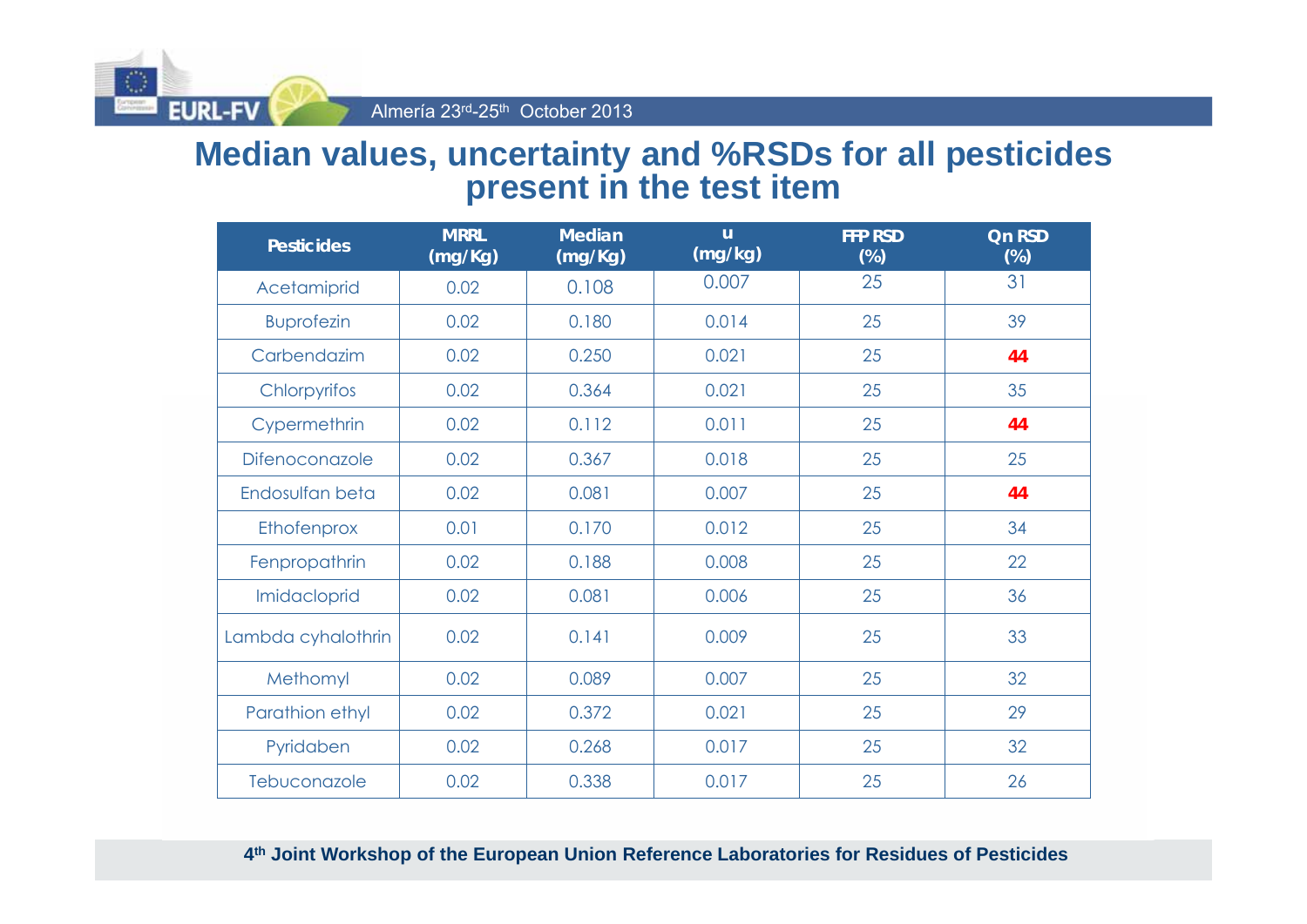

**Acetamiprid**

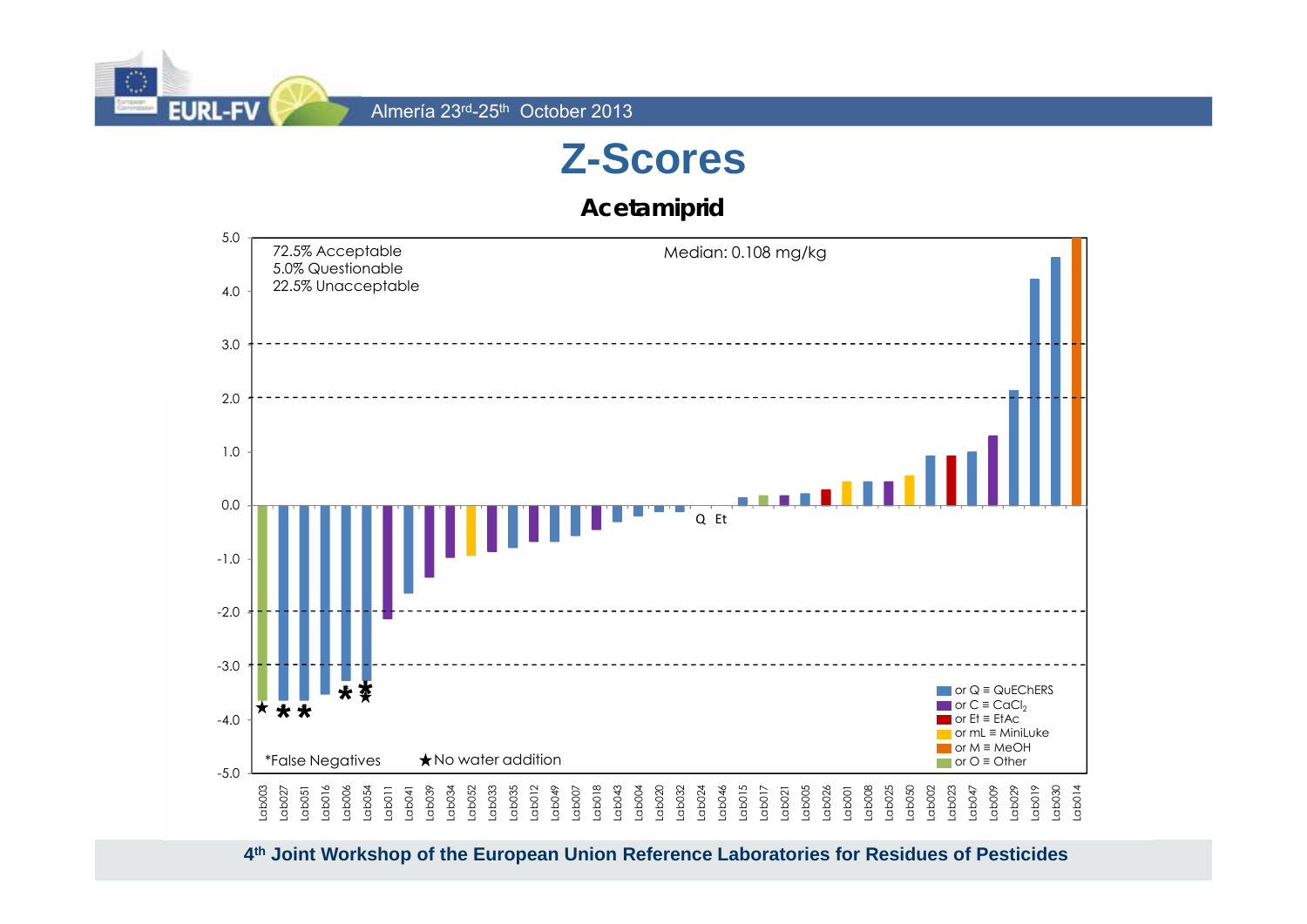

#### **Buprofezin**

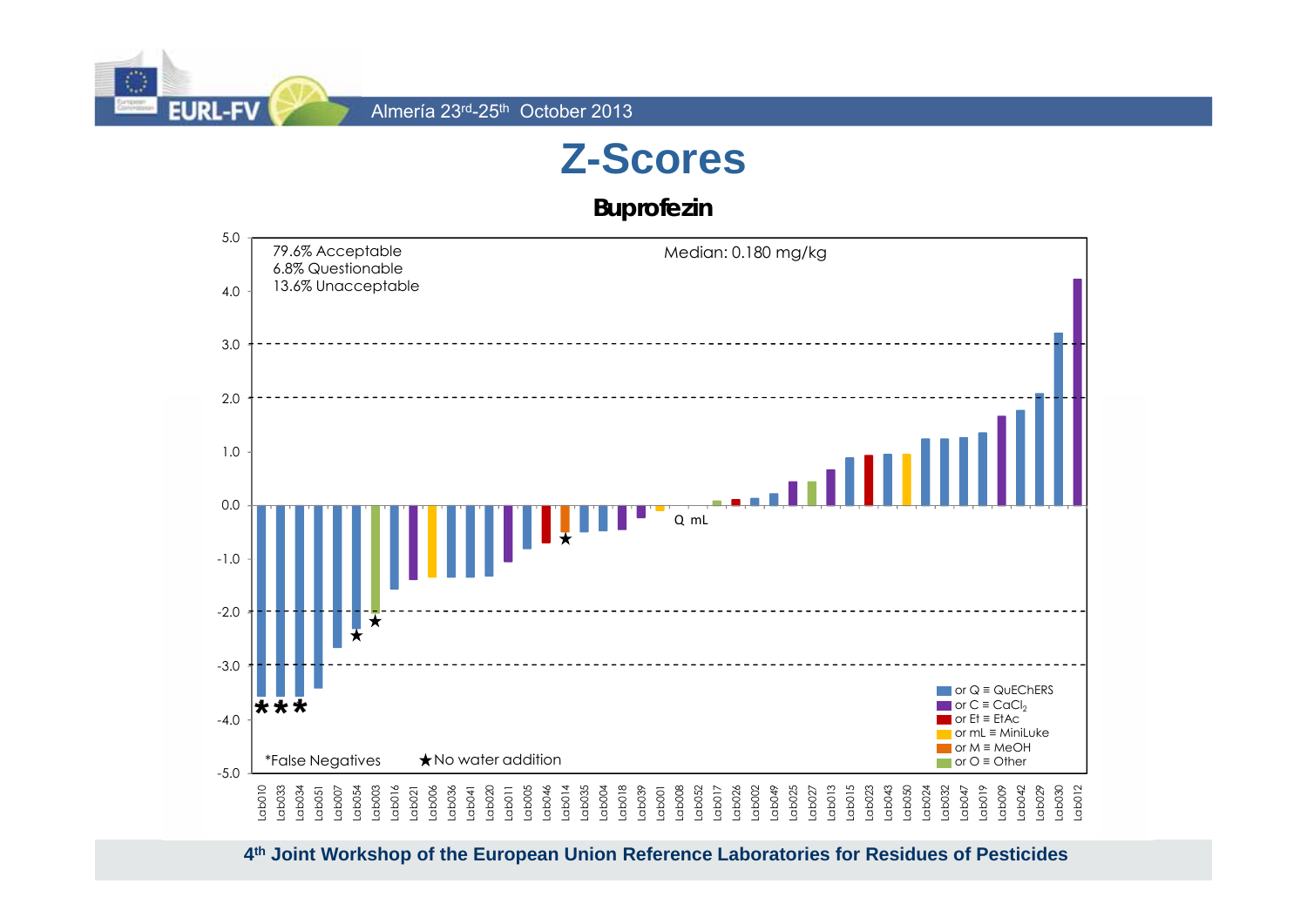

**Carbendazim**

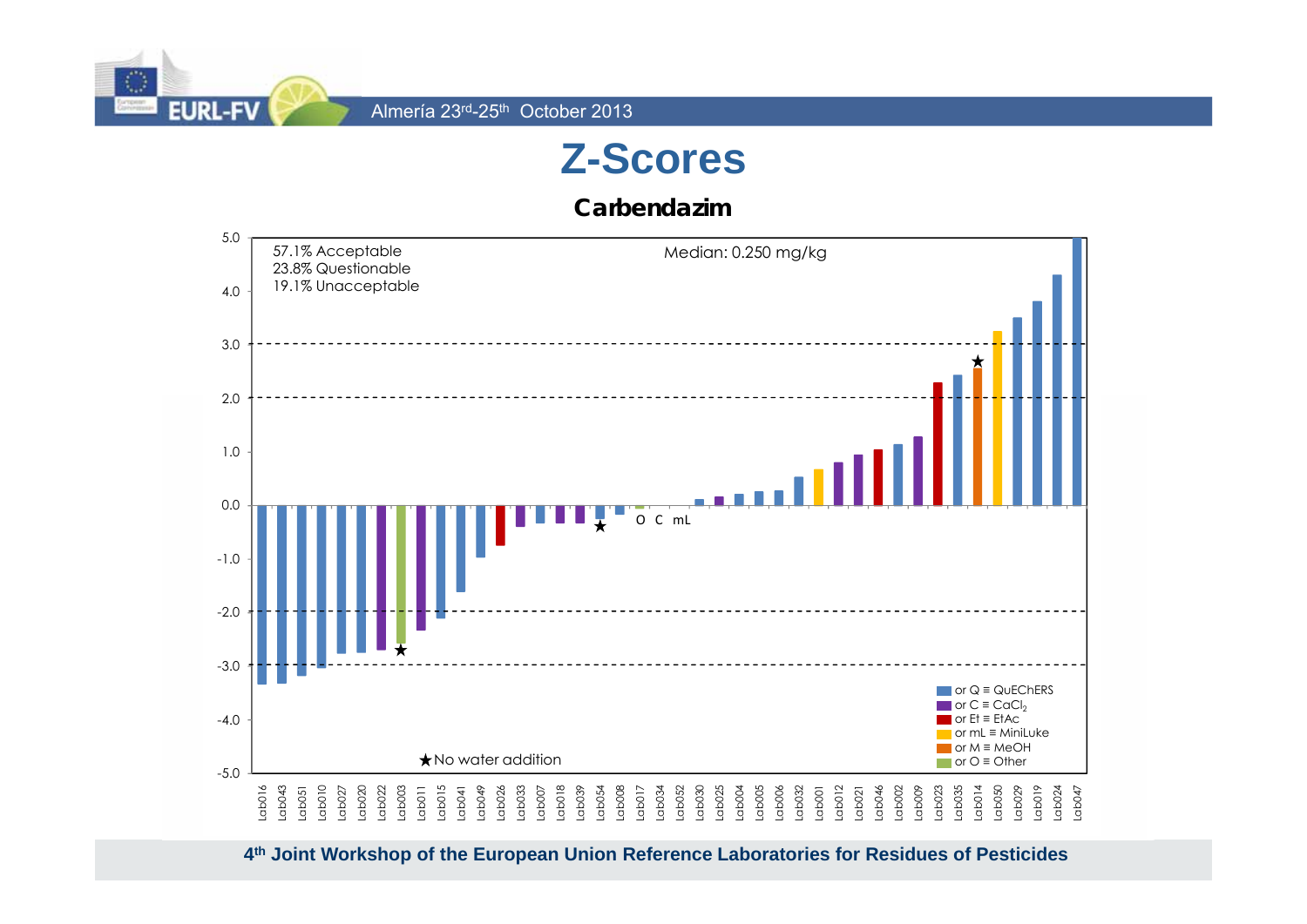

**Chlorpyrifos**

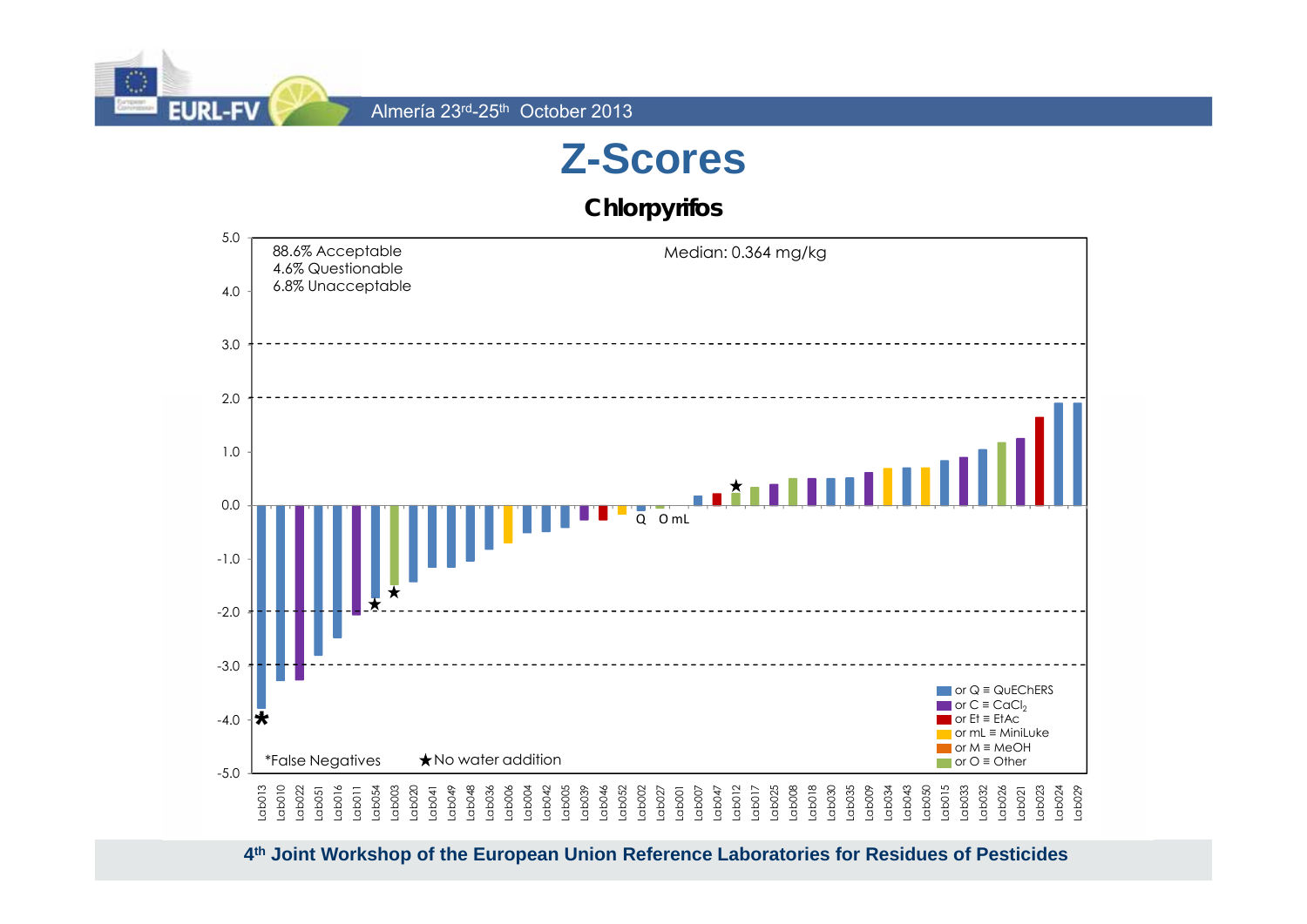

**Cypermethrin**

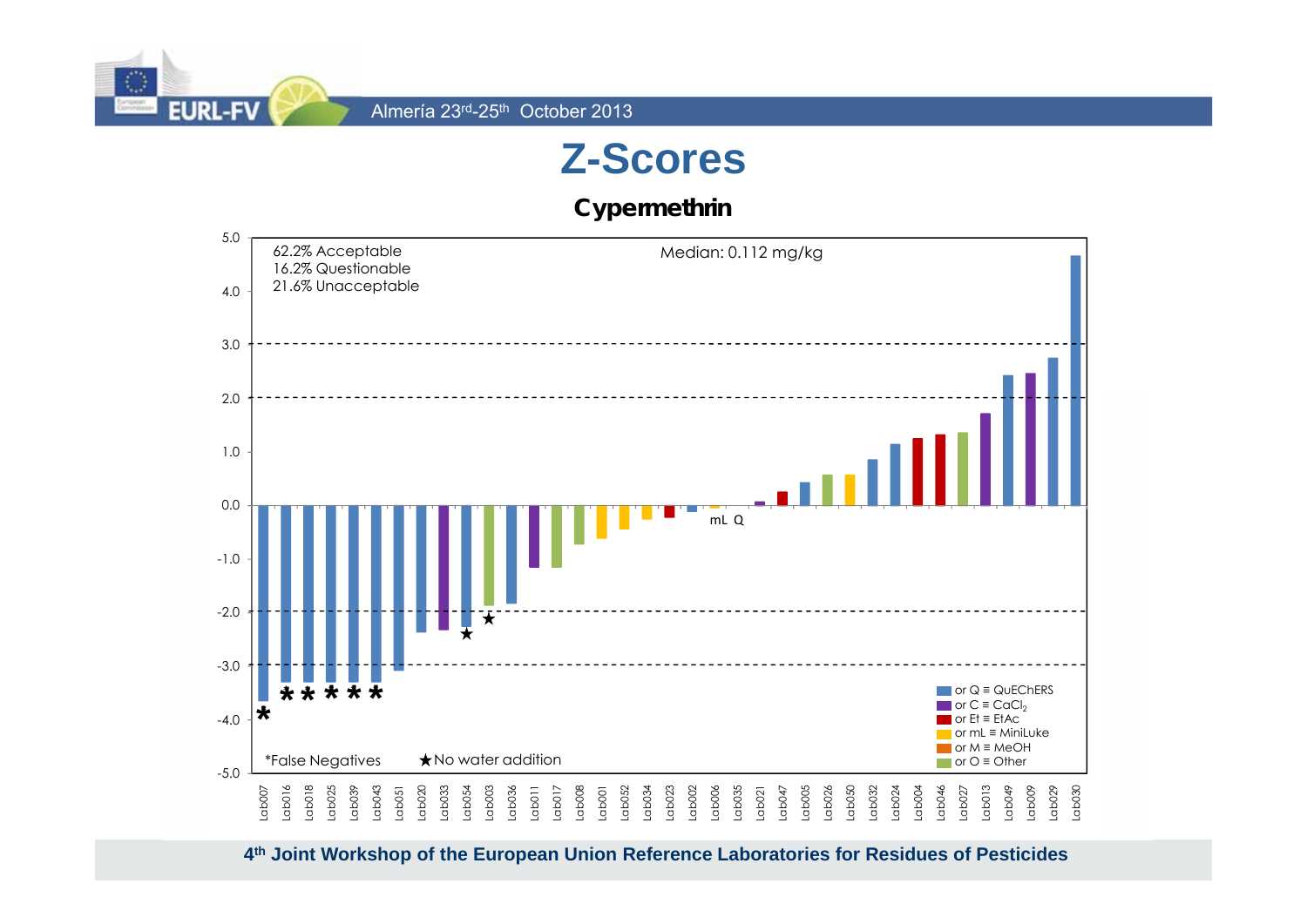

**Difenoconazole**

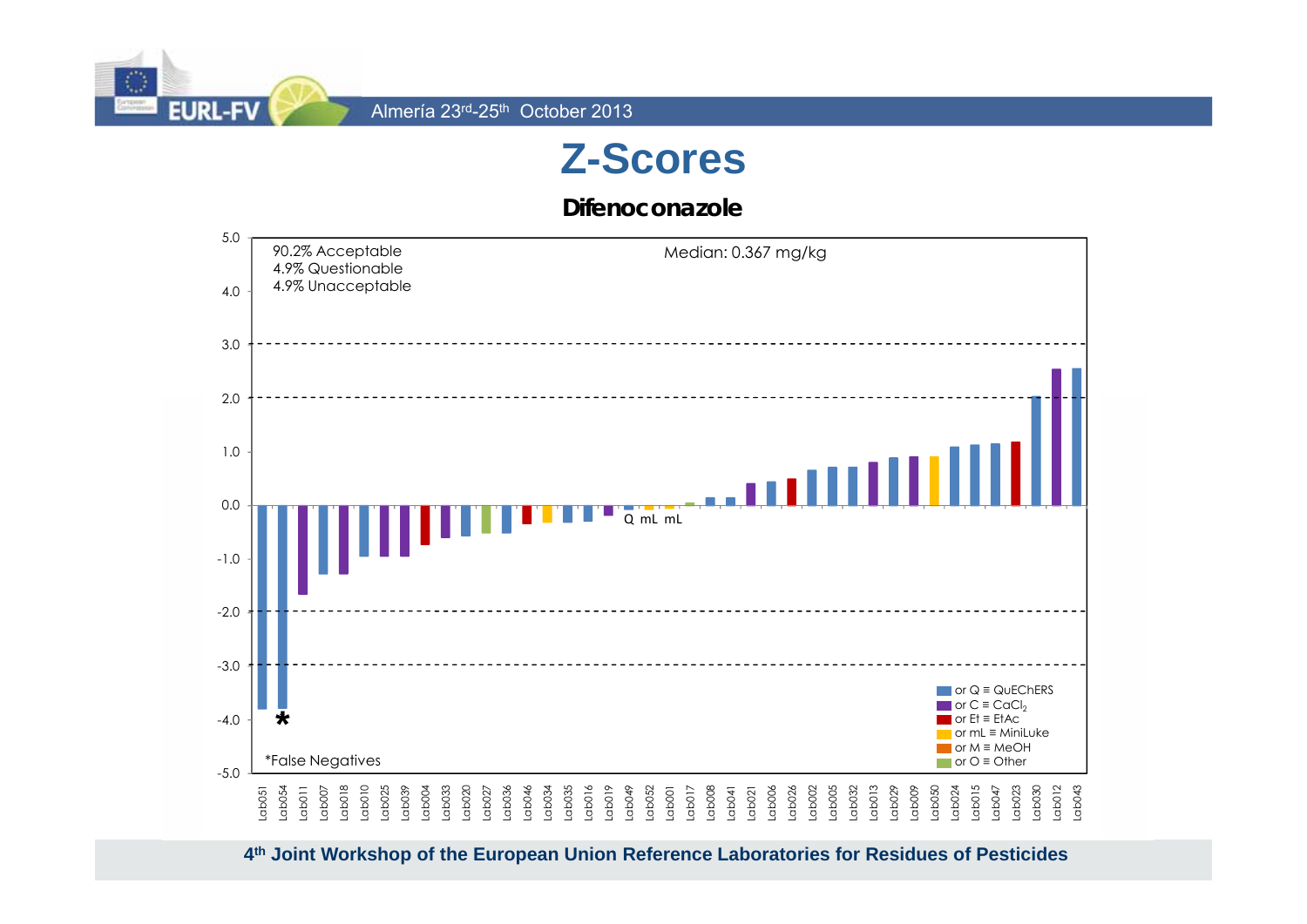

**Endosulfan beta**

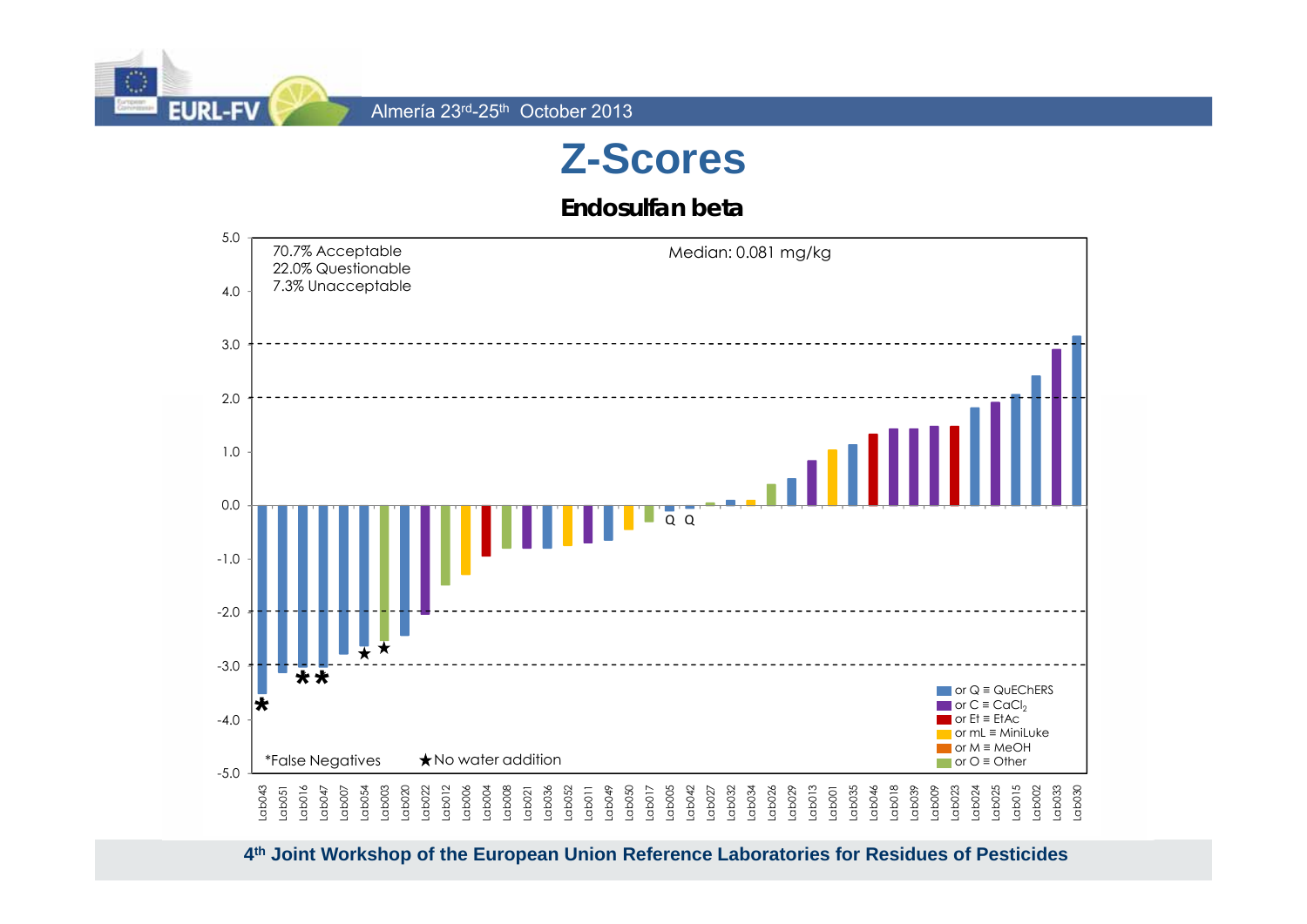

**Etofenprox**

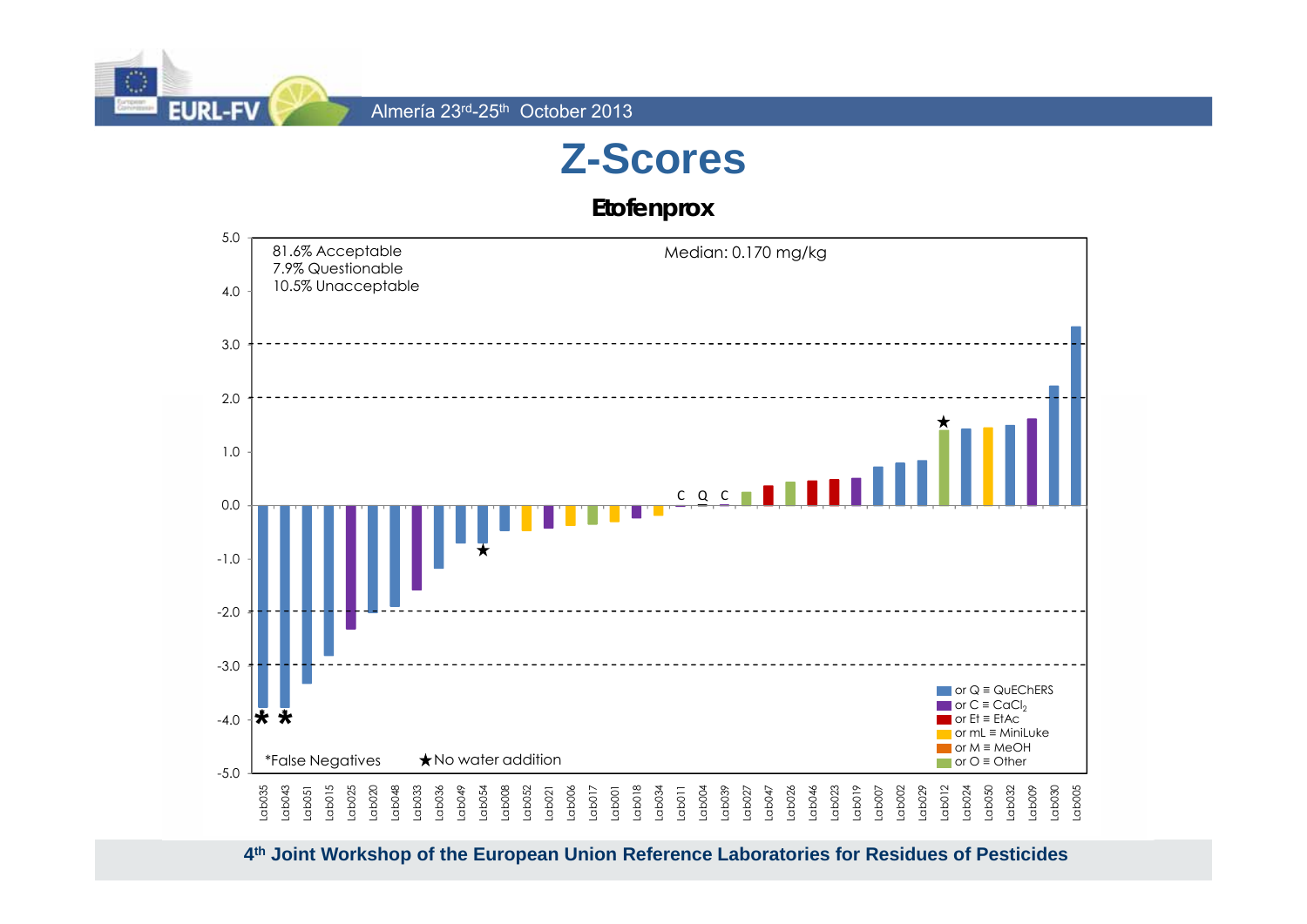

**Fenpropathrin**

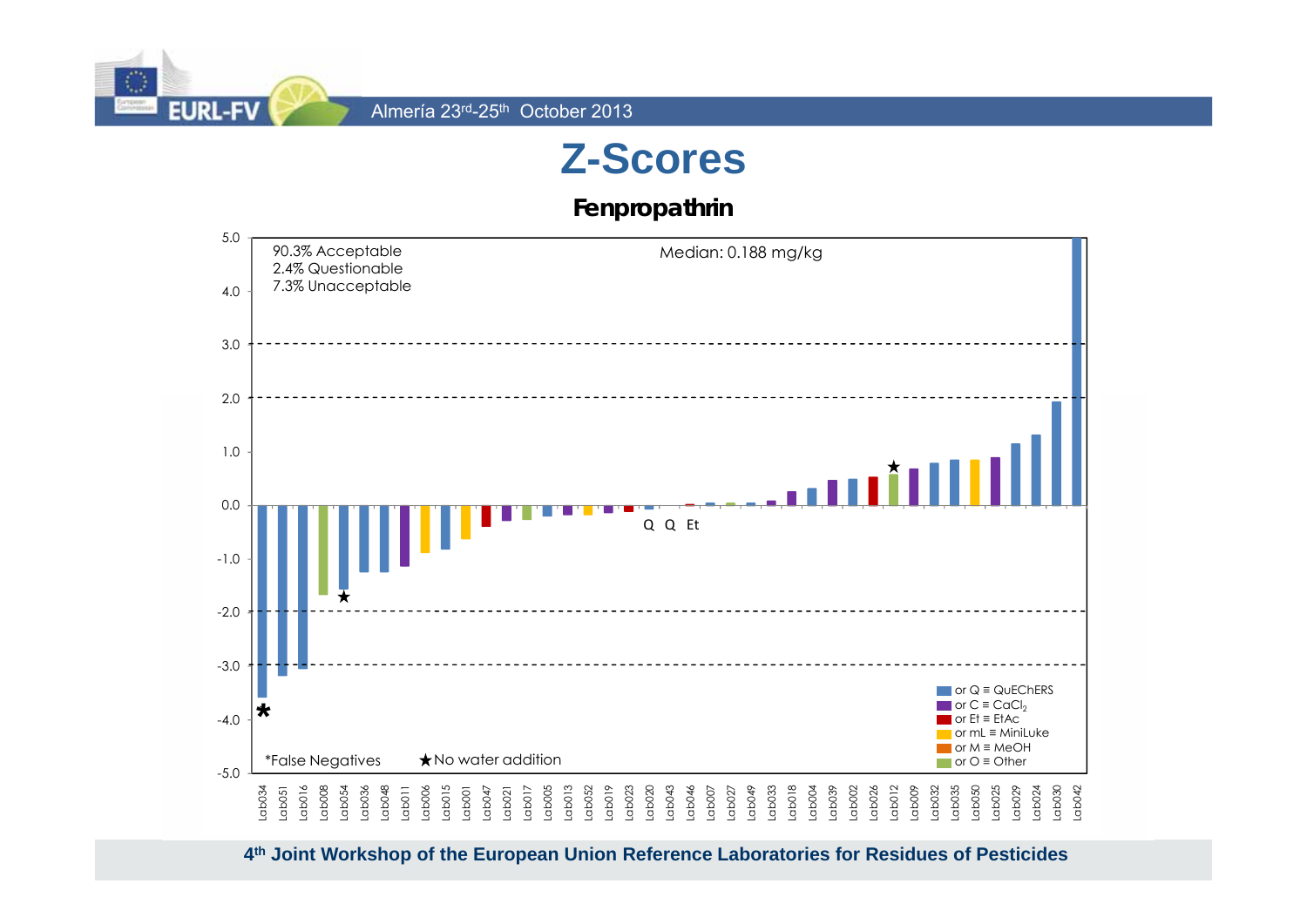

**Imidacloprid**

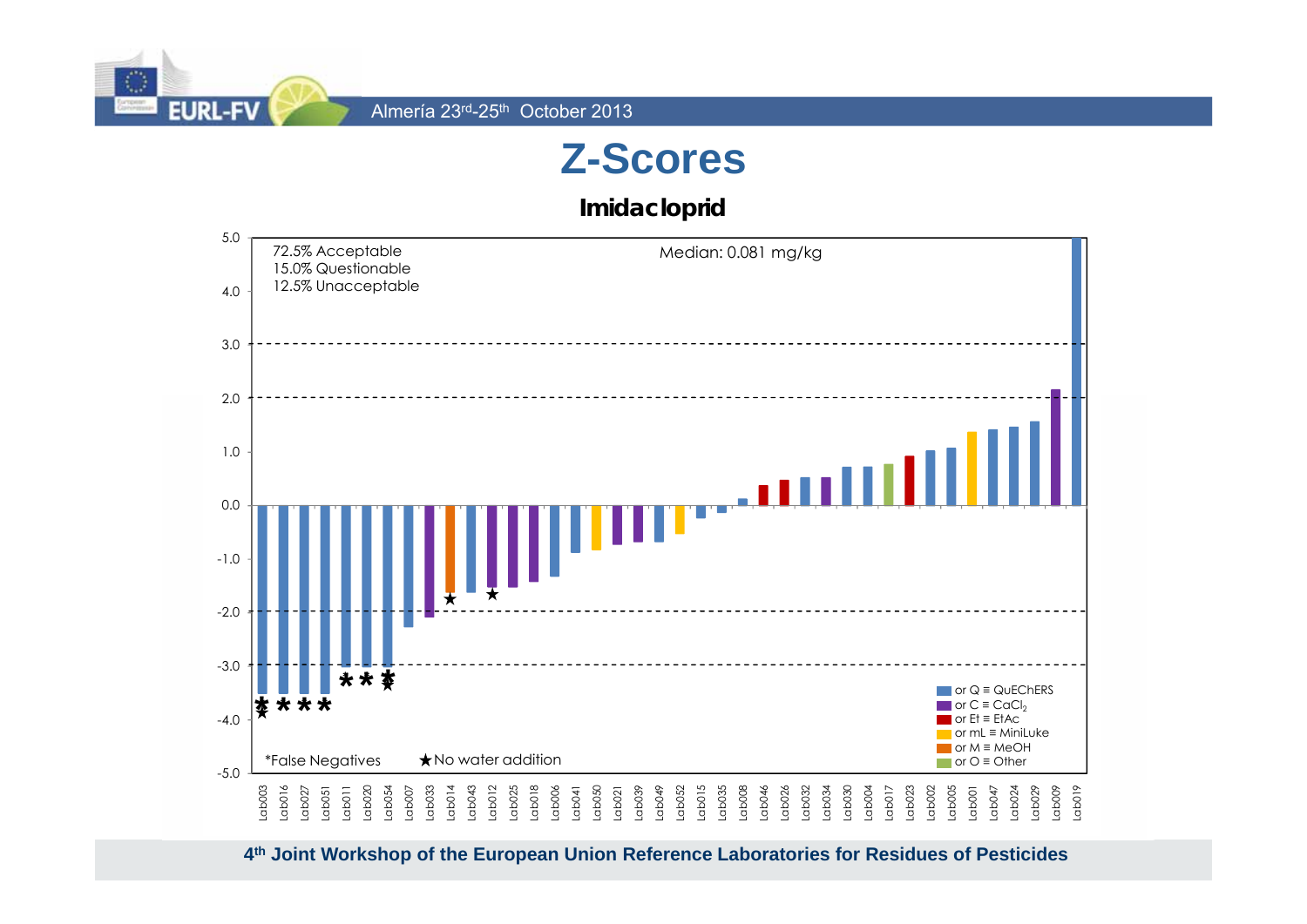

#### **Lambda cyhalothrin**

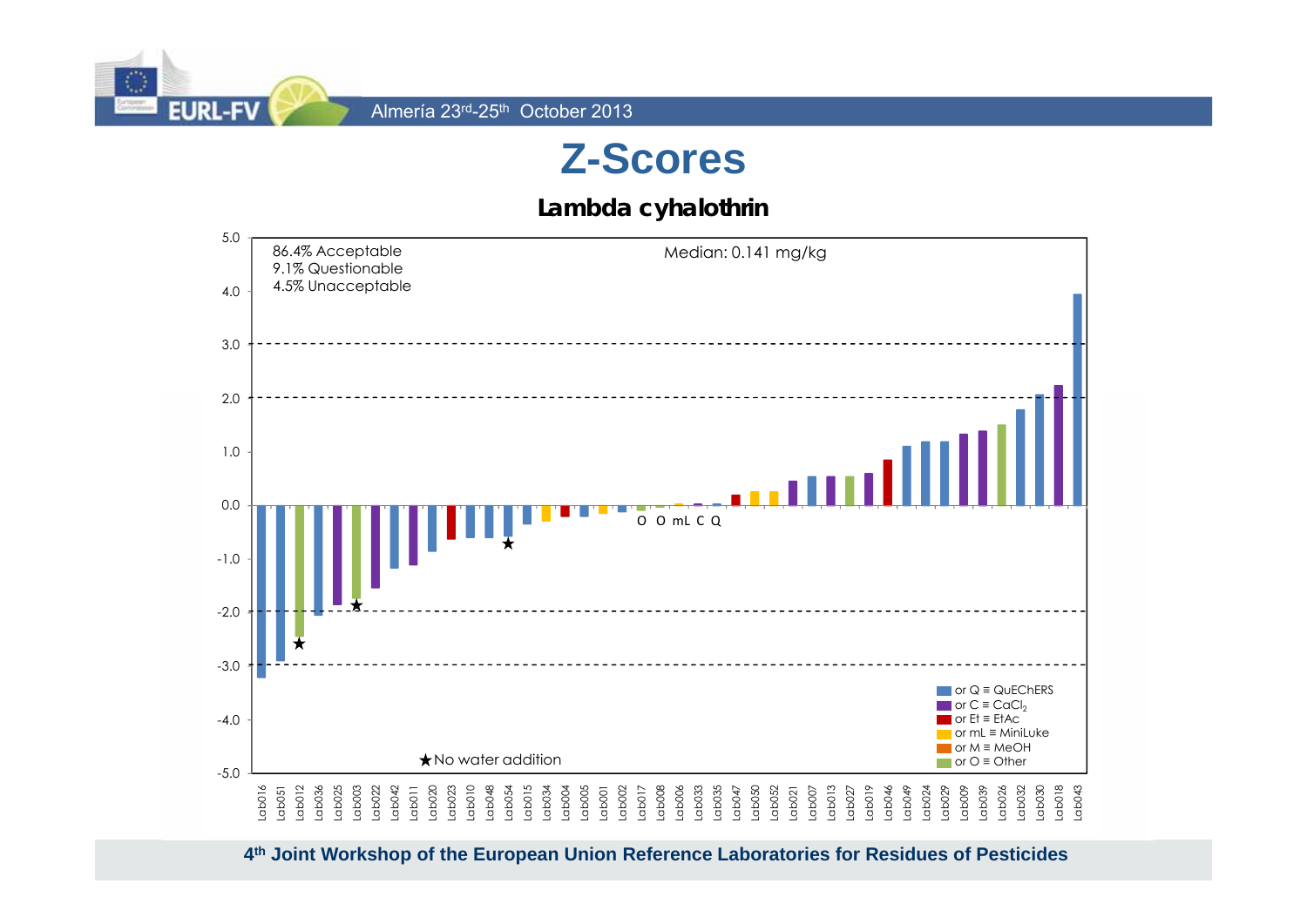

**Methomyl**

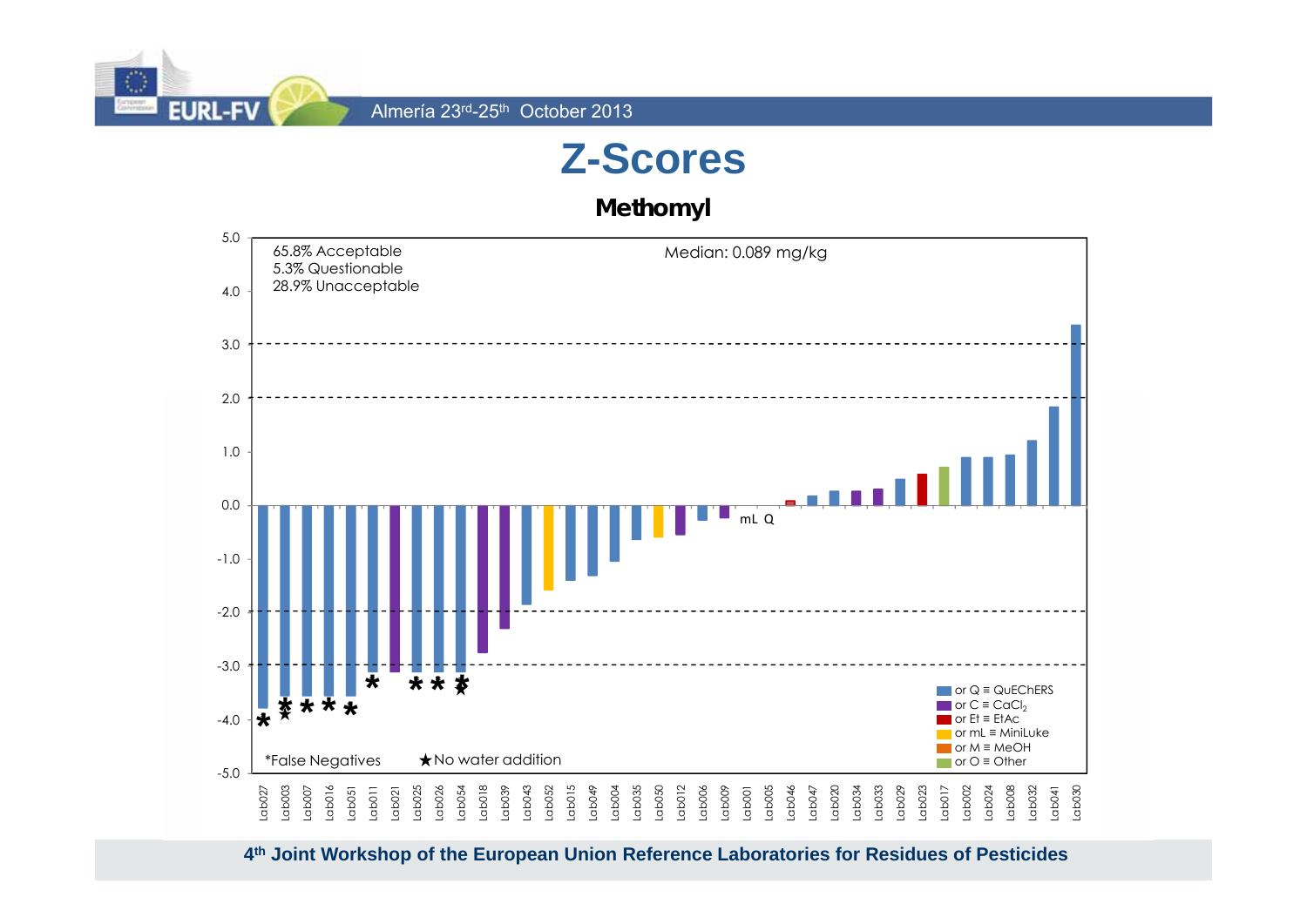

**Parathion-ethyl**

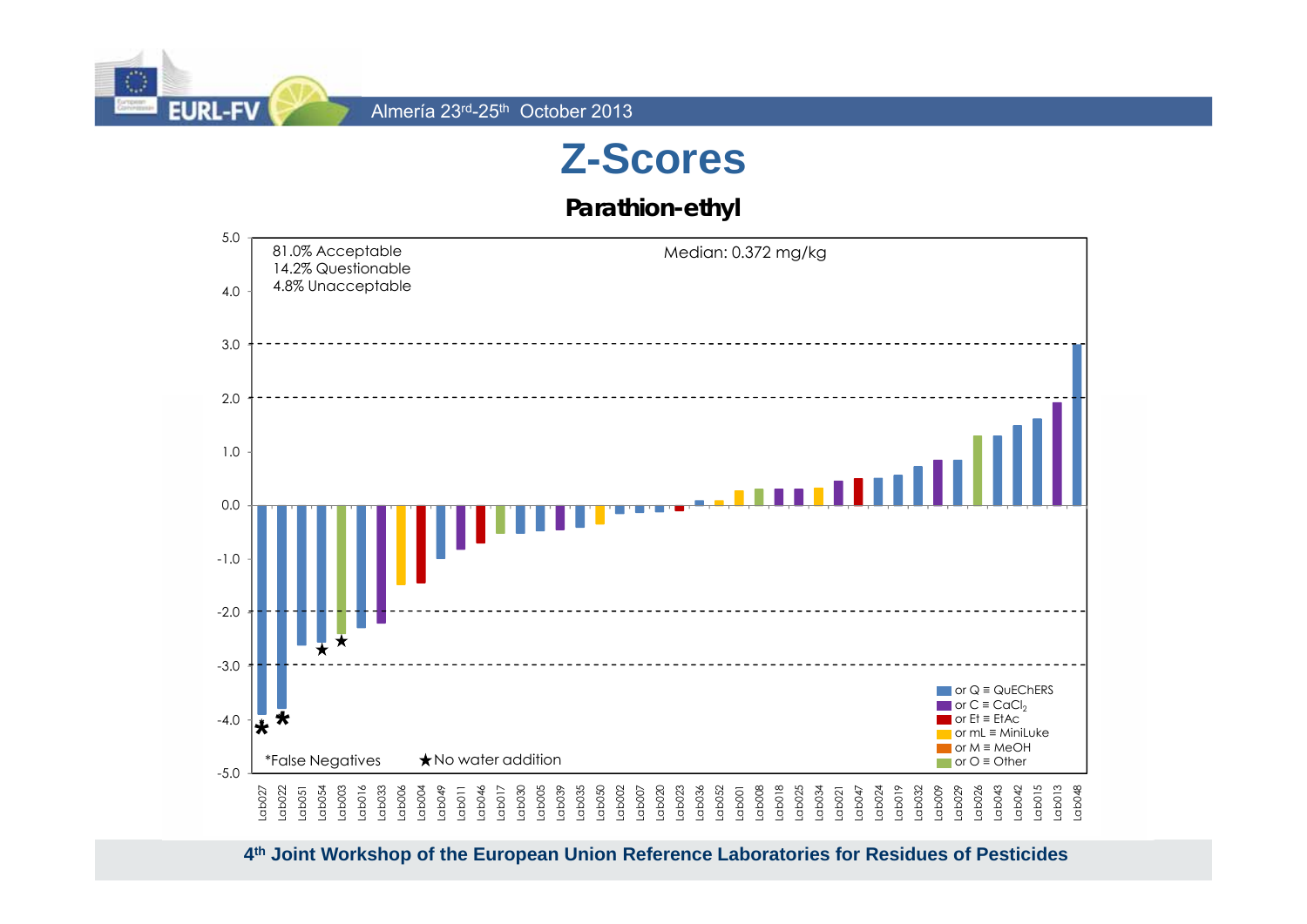

**Pyridaben**

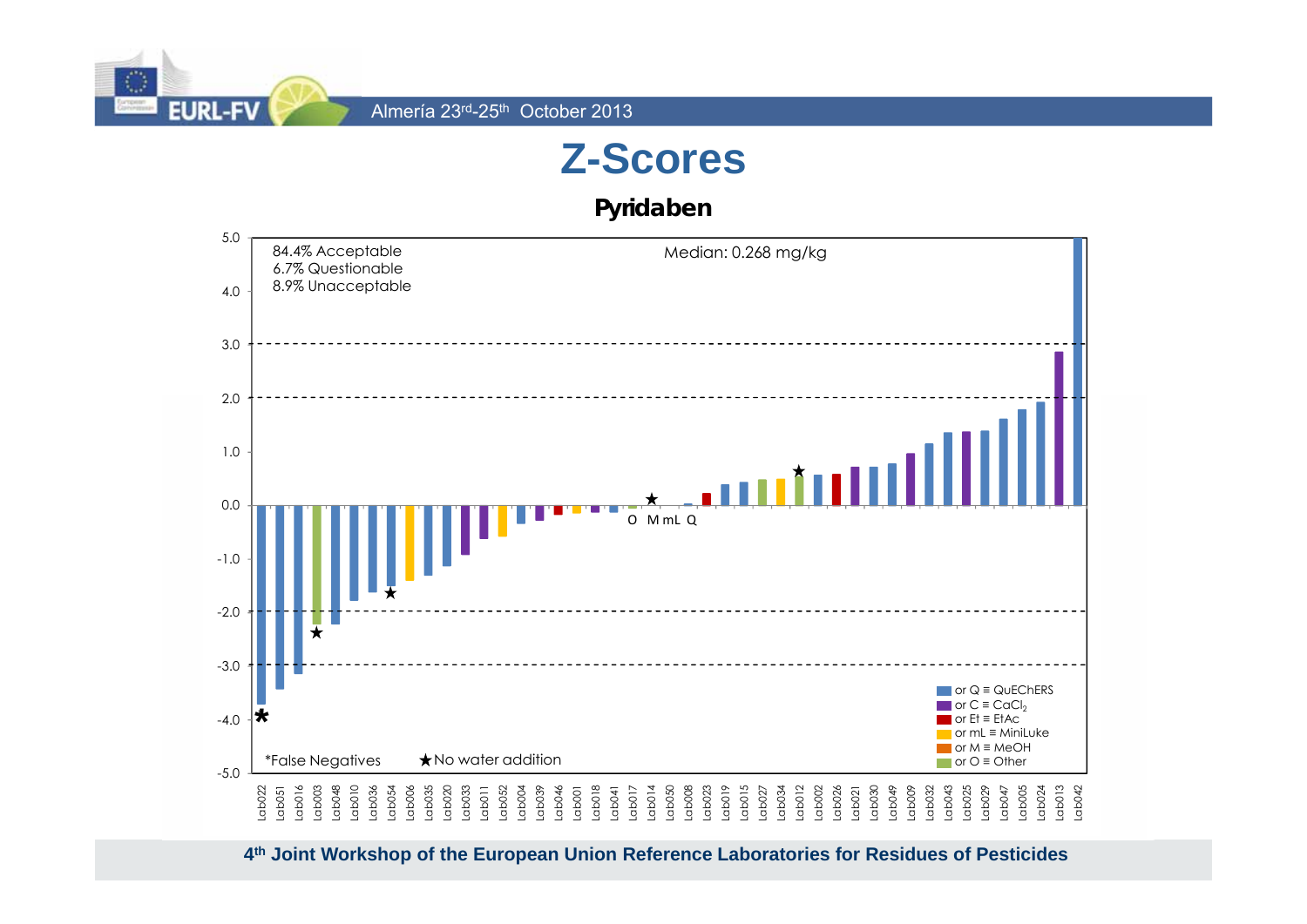

**Tebuconazole**

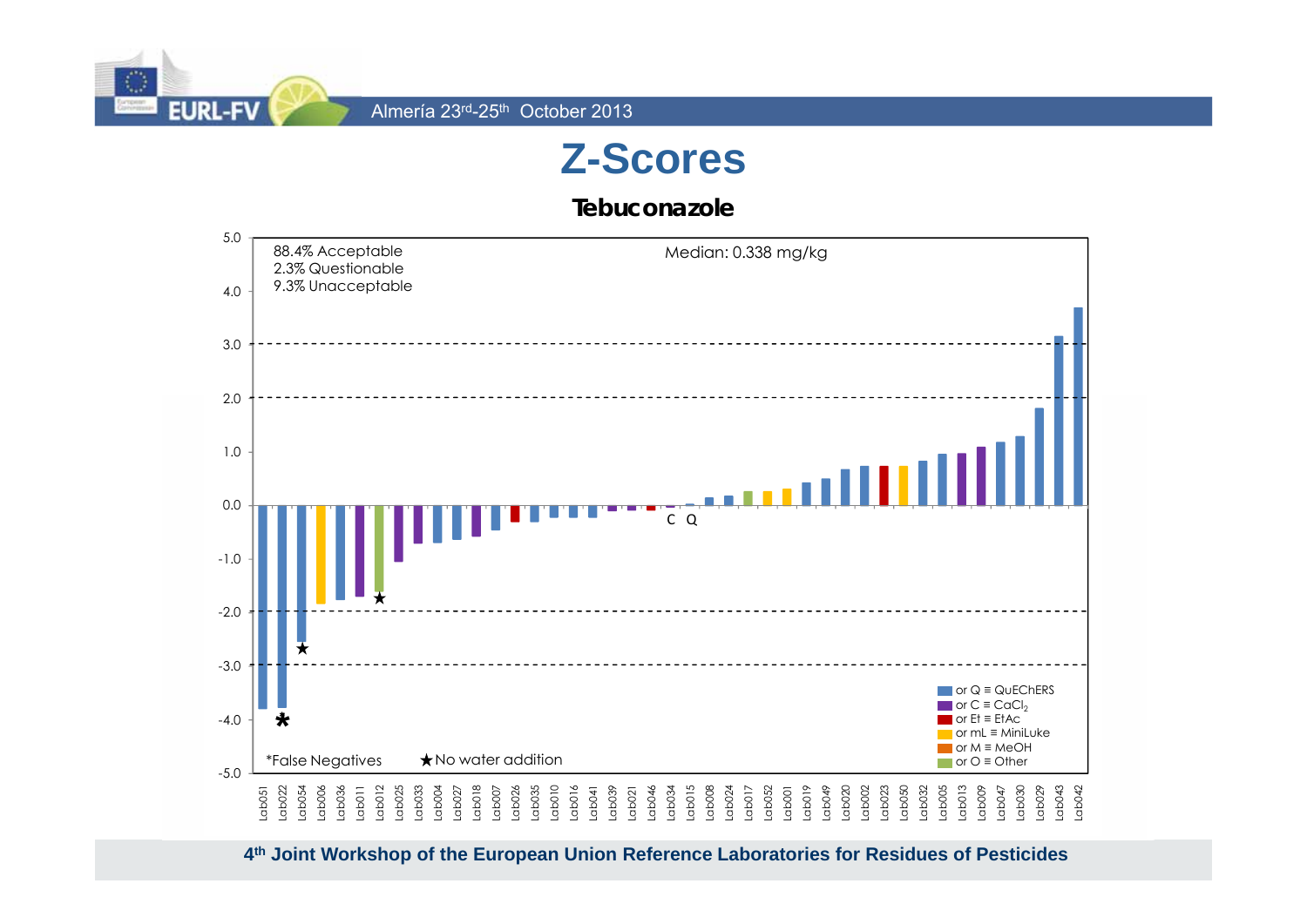Almería 23rd-25th October 2013

**EURL-FY** 

### **Classification of Z-scores for the pesticides reported**

| <b>Pesticides</b>  | Acceptable (%) | Questionable (%) | Unacceptable (%) |
|--------------------|----------------|------------------|------------------|
| Acetamiprid        | 72.5           | 5.0              | 22.5             |
| <b>Buprofezin</b>  | 79.6           | 6.8              | 13.6             |
| Carbendazim        | 57.1           | 23.8             | 19.1             |
| Chlorpyrifos       | 88.6           | 4.6              | 6.8              |
| Cypermethrin       | 62.2           | 16.2             | 21.6             |
| Difenoconazole     | 90.2           | 4.9              | 4.9              |
| Endosulfan beta    | 70.7           | 22.0             | 7.3              |
| Ethofenprox        | 81.6           | 7.9              | 10.5             |
| Fenpropathrin      | 90.3           | 2.4              | 7.3              |
| Imidacloprid       | 72.5           | 15.0             | 12.5             |
| Lambda cyhalothrin | 86.4           | 9.1              | 4.5              |
| Methomyl           | 65.8           | 5.3              | 28.9             |
| Parathion ethyl    | 81.0           | 14.2             | 4.8              |
| Pyridaben          | 84.4           | 6.7              | 8.9              |
| Tebuconazole       | 88.4           | 2.3              | 9.3              |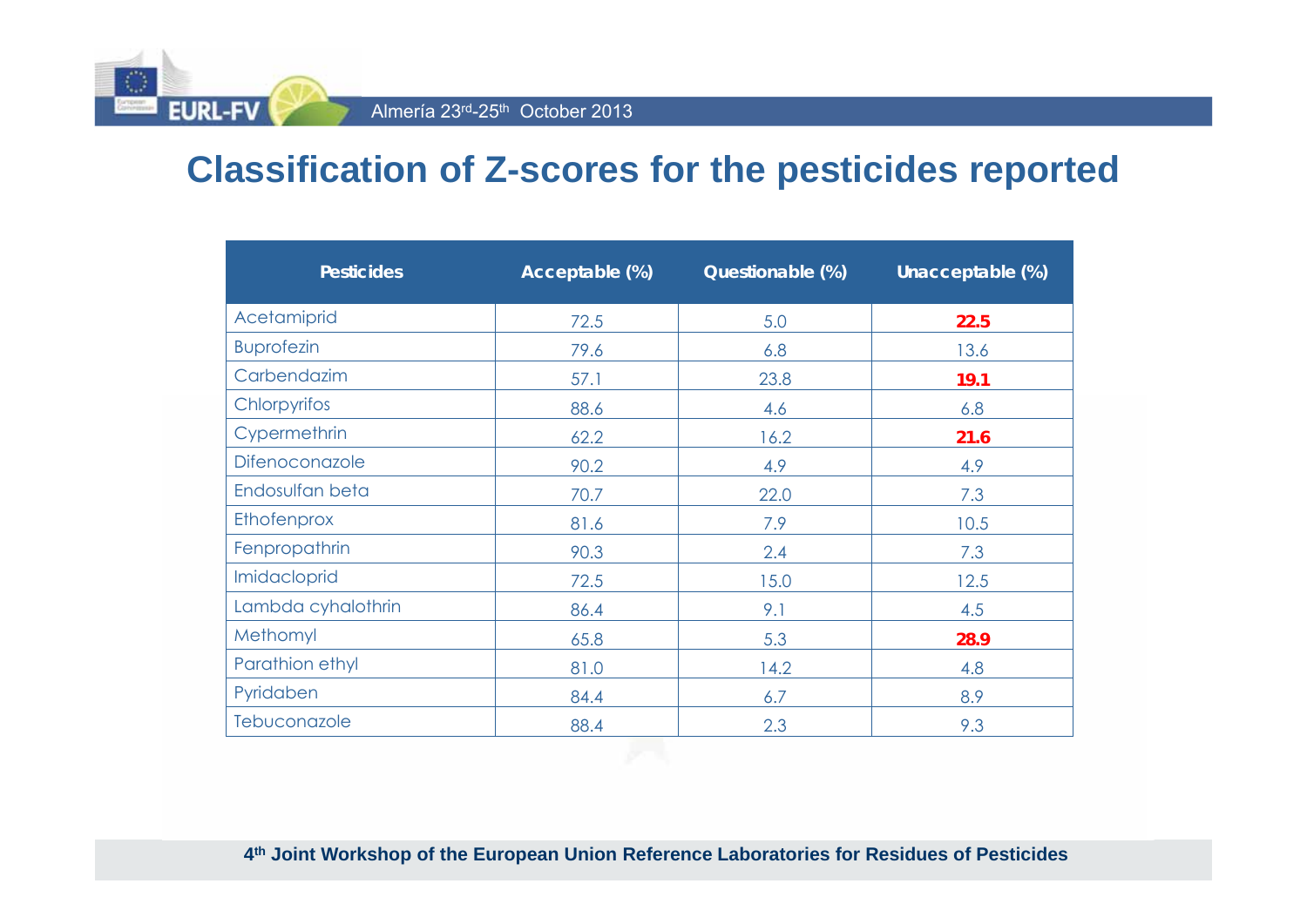

# **Category A and B**

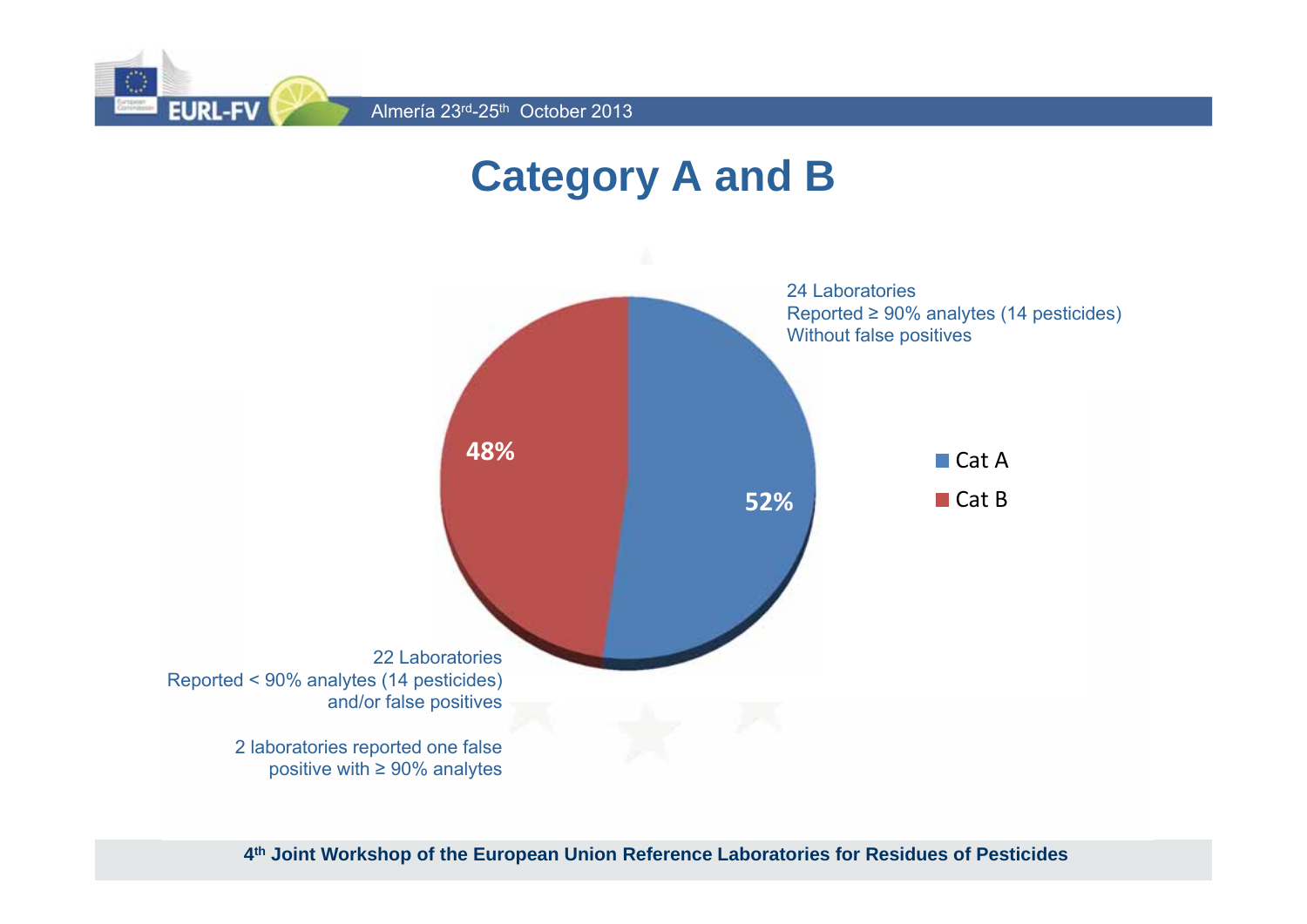

# **Special case**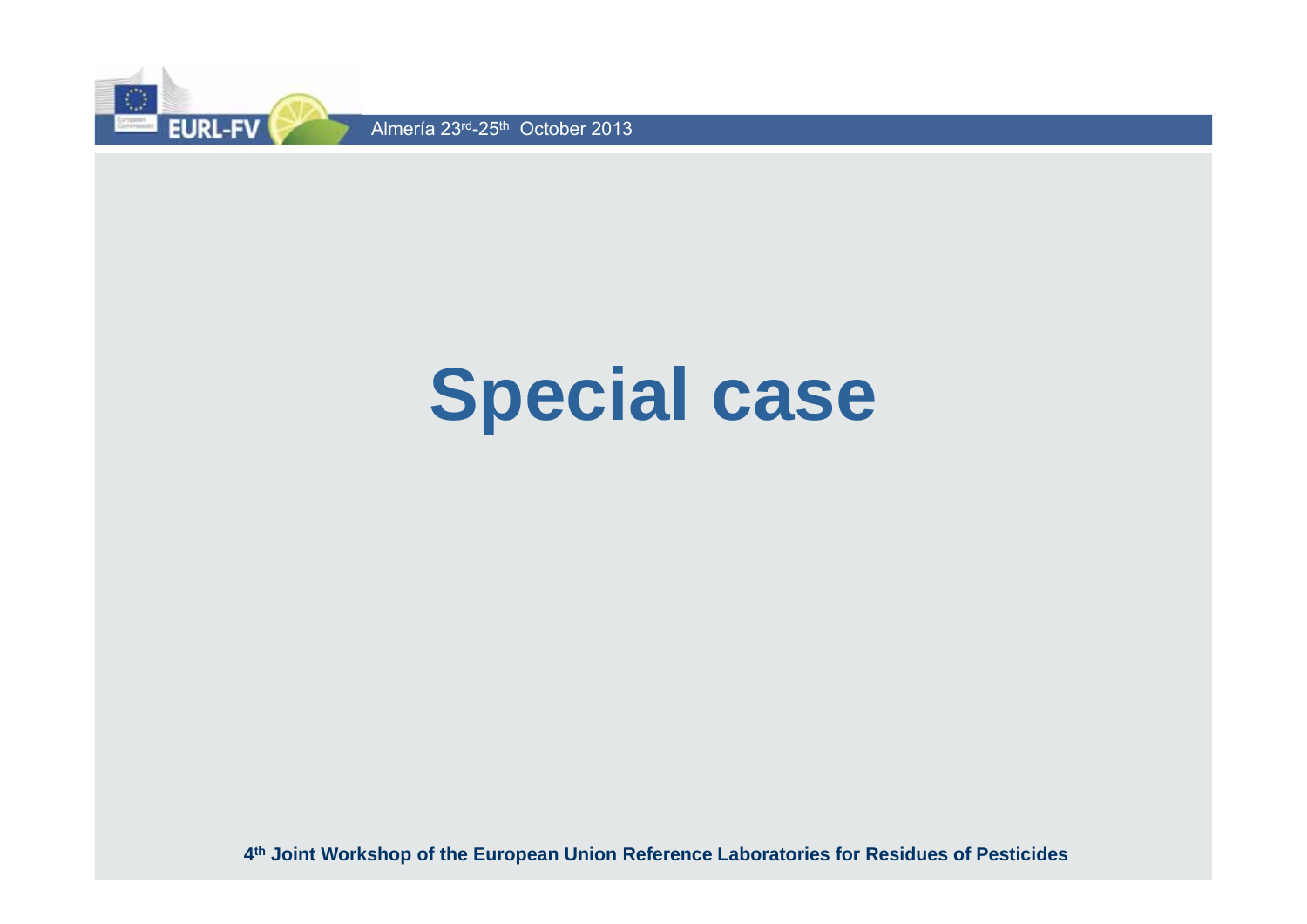

Almería 23rd-25th October 2013

### **Carbendazim**

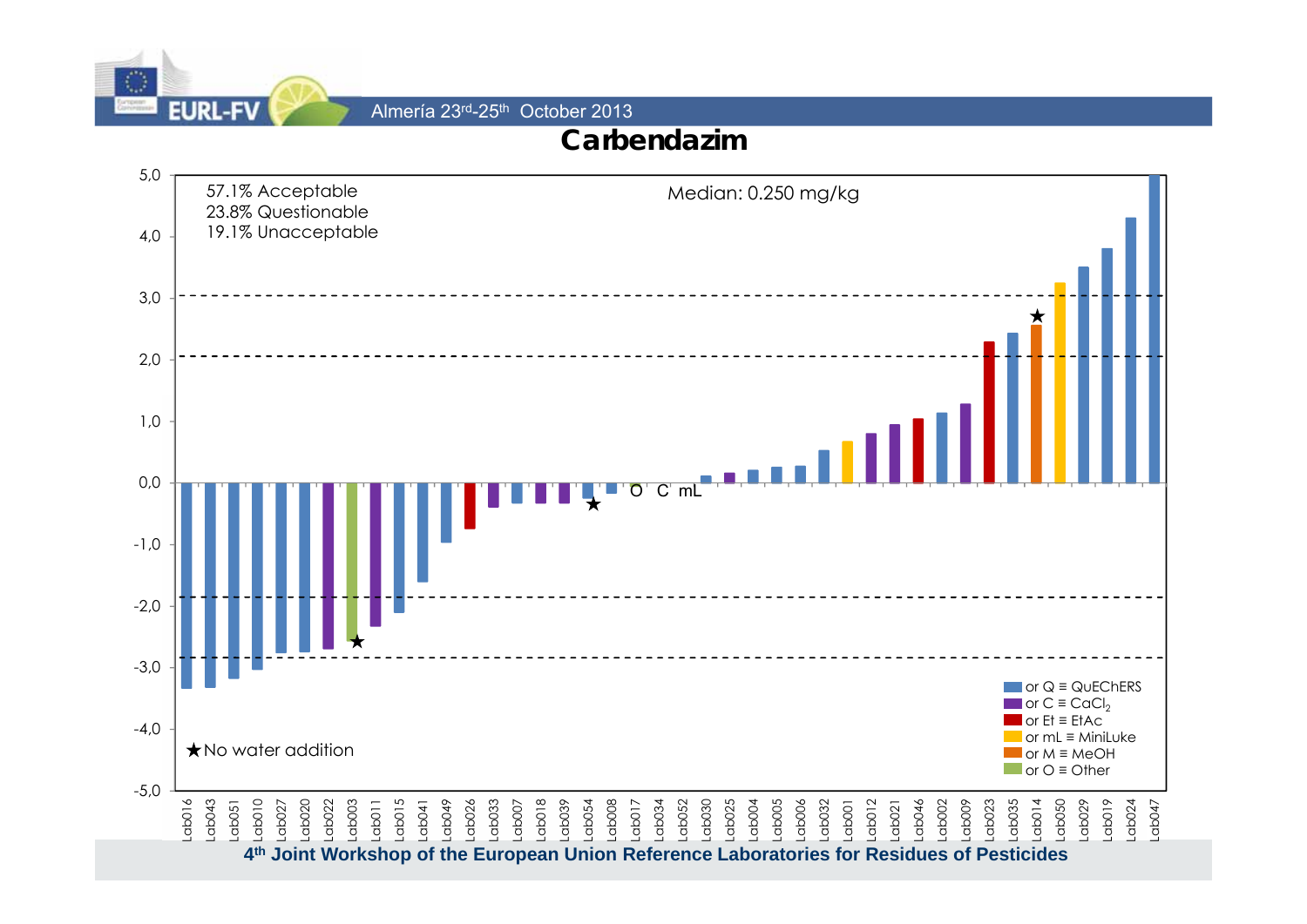

Almería 23rd-25th October 2013

### **Thiophanate methyl**

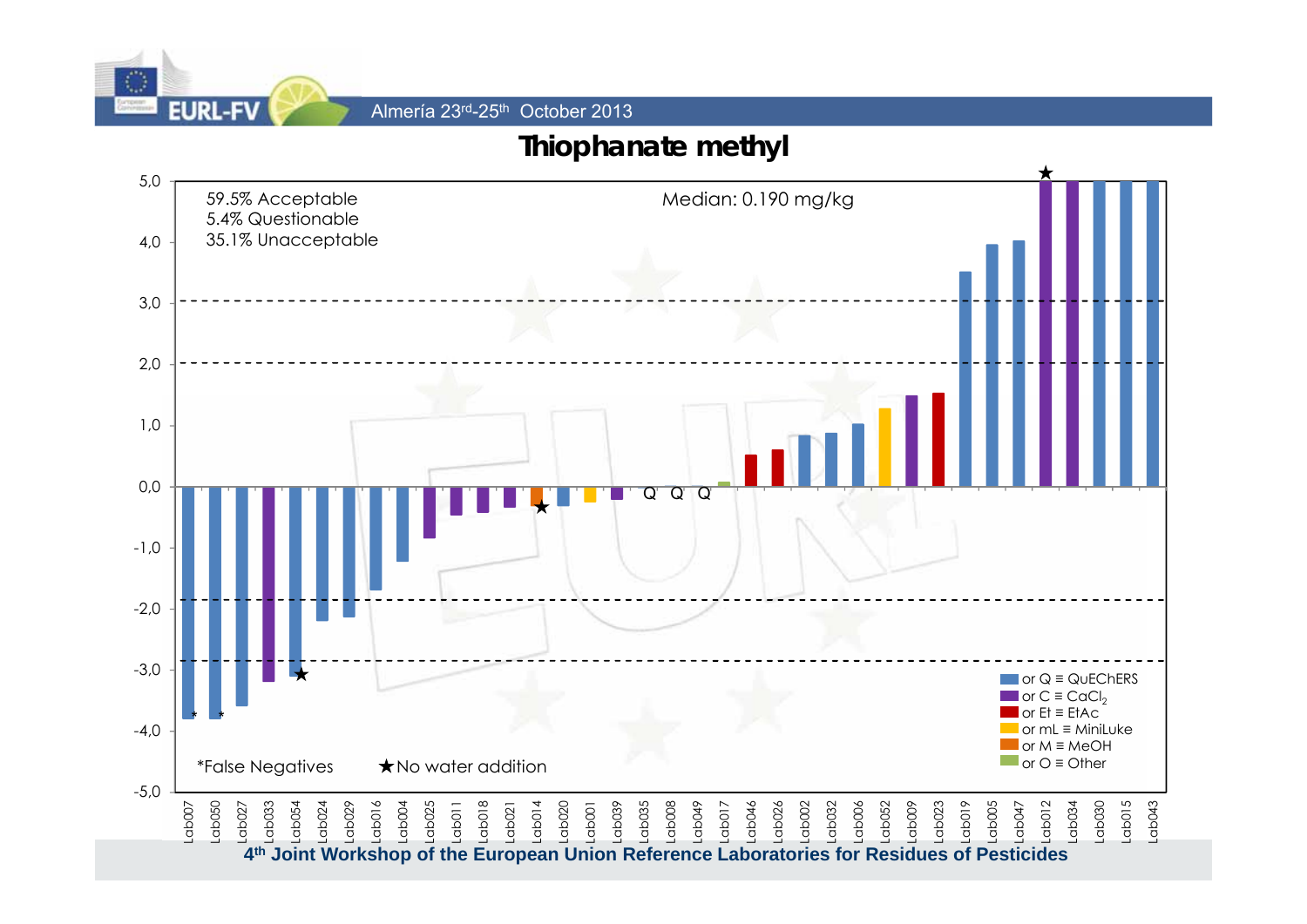

#### **Carbendazim + Thiophanate methyl expressed as Carbendazim**

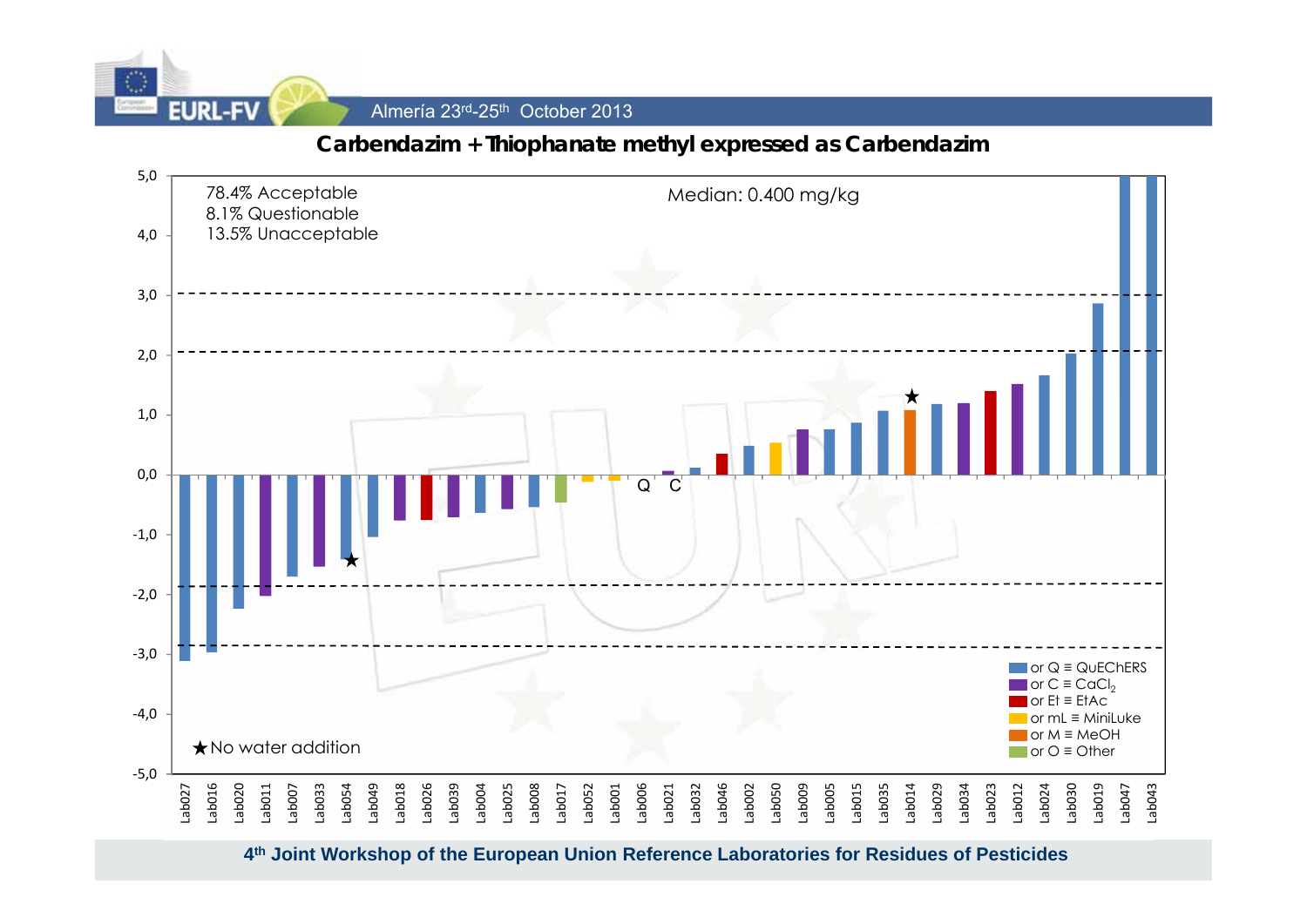

**Qn (%)**

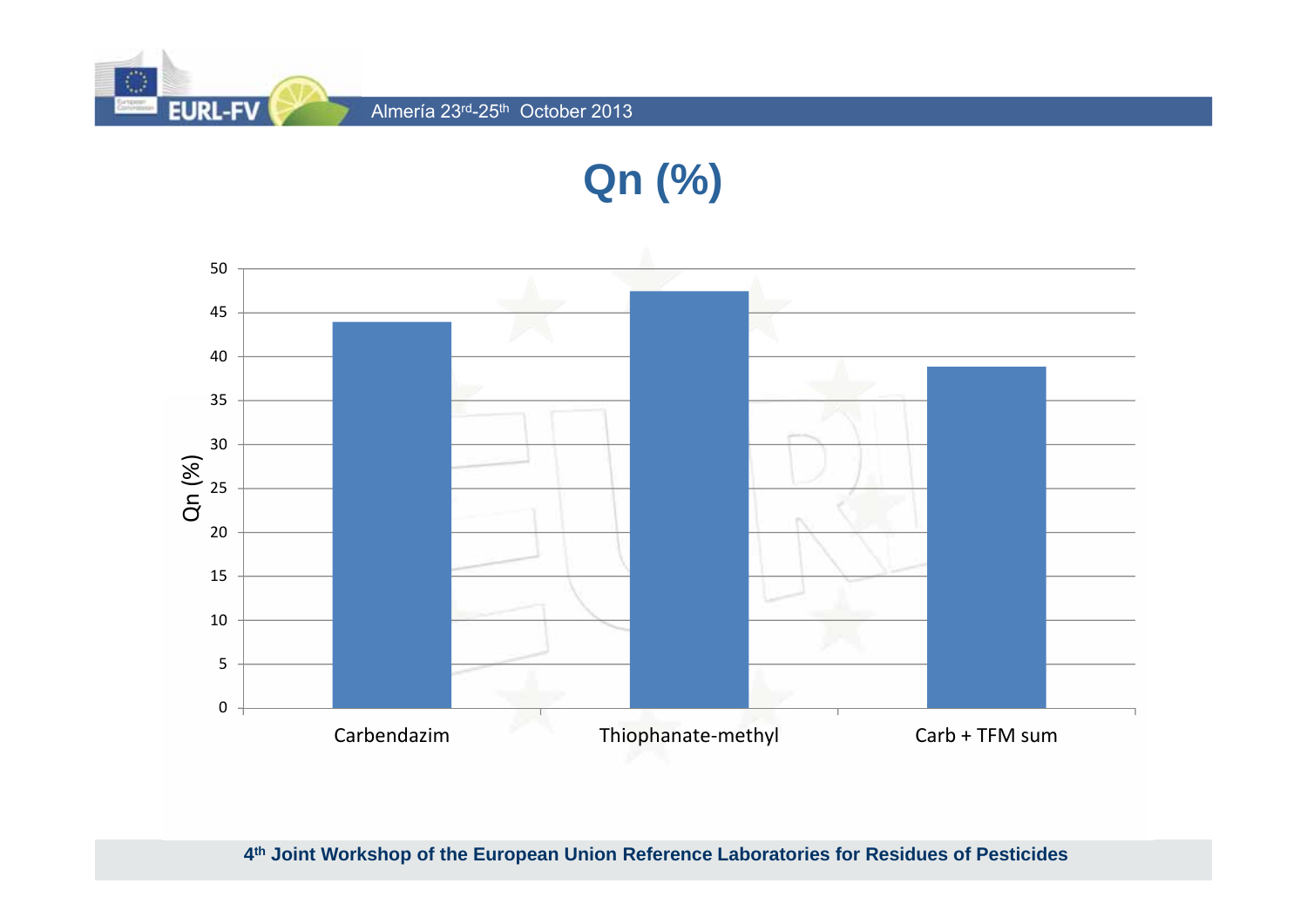

### **Graph using individual values for Carbendazim and Thiophanate methyl**

**EUPT-PT01 Graphical representation for laboratories in Category A**

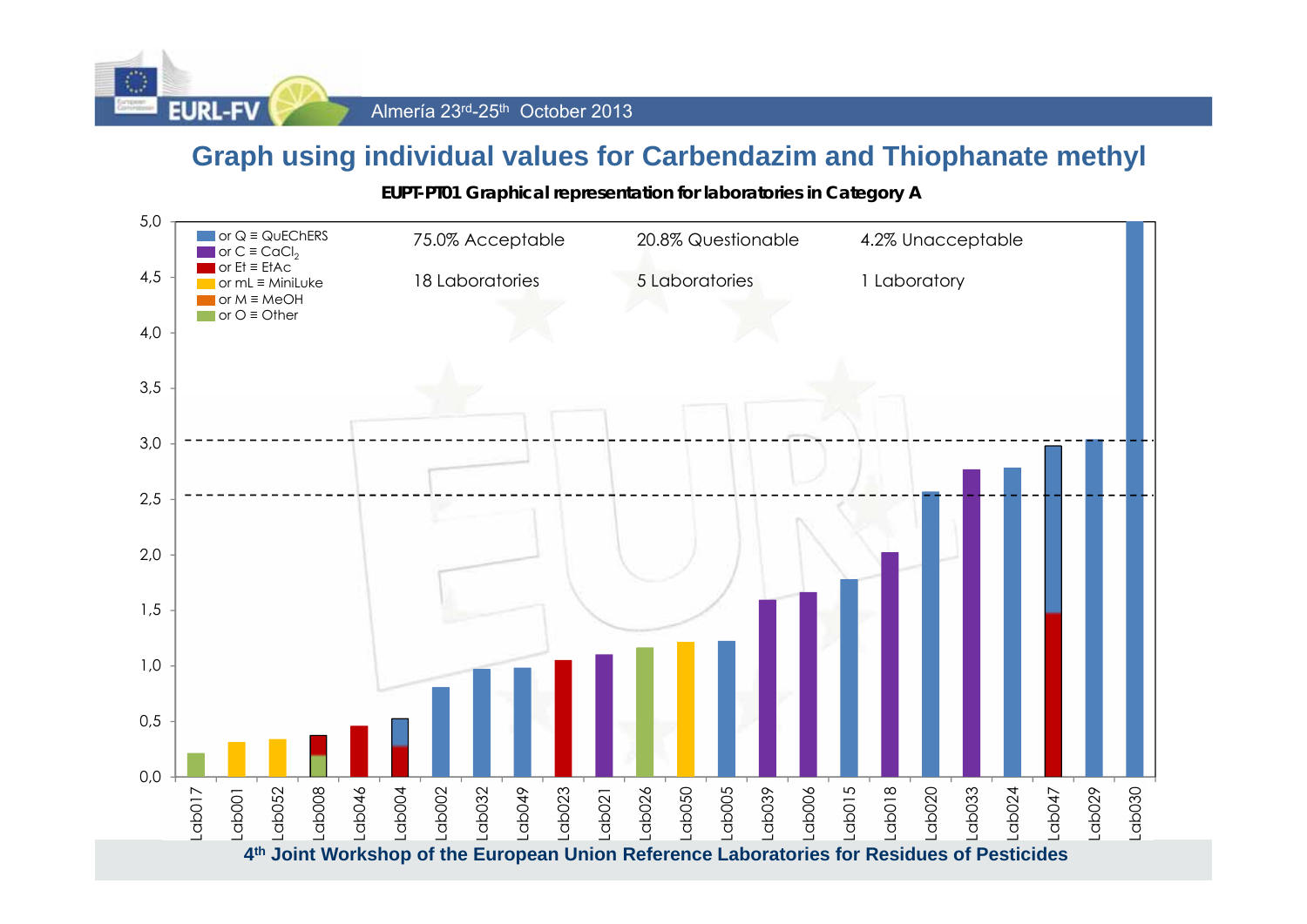

# **Conclusions**